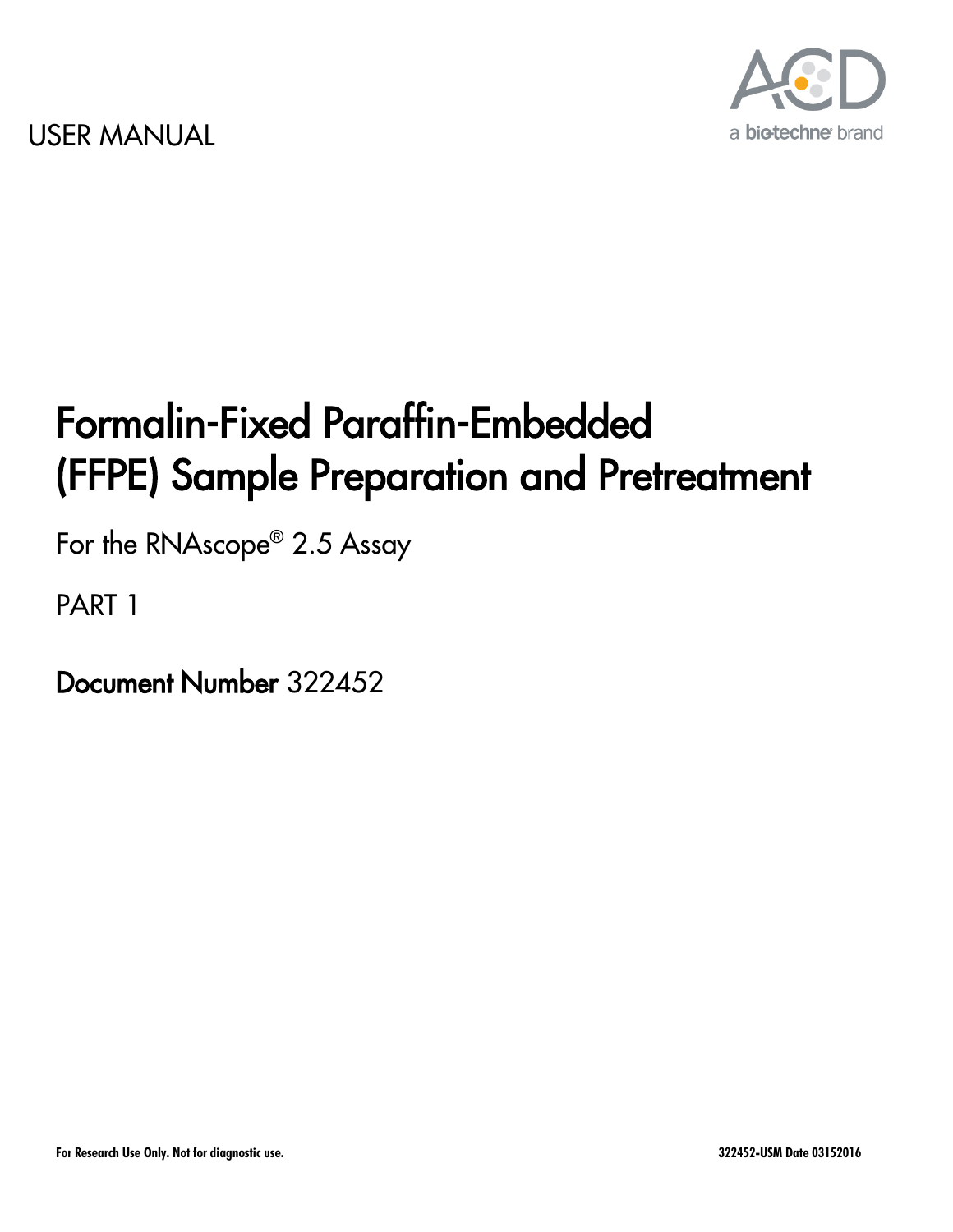#### For Research Use Only (RUO). Not for diagnostic use.

#### Trademarks

RNAscope<sup>®</sup> and HybEZ<sup>™</sup> are trademarks of Advanced Cell Diagnostics, Inc. VENTANA and DISCOVERY are trademarks of Roche. All other trademarks belong to their respective owners. All other trademarks belong to their respective owners.

#### Citing RNAscope® in Publications

When describing a procedure for publication using this product, please refer to it as the RNAscope® Assay and cite: Wang F, Flanagan J, Su N, Wang L-C, Bui S, Nielson A, Wu X, Vo H-T, Ma X-J and Luo Y, RNAscope®: A Novel *In Situ* RNA Analysis Platform for Formalin-Fixed Paraffin-Embedded Tissues. J. Mol. Diagnostics, 2012, 14:22–29.

#### **Disclaimers**

Advanced Cell Diagnostics, Inc. reserves the right to change its products and services at any time to incorporate technological developments. This manual is subject to change without notice.

Although this manual has been prepared with every precaution to ensure accuracy, Advanced Cell Diagnostics, Inc. assumes no liability for any errors, omissions, or for any damages resulting from the use of this information.

#### Copyright

© 2017. Advanced Cell Diagnostics, Inc. All rights reserved.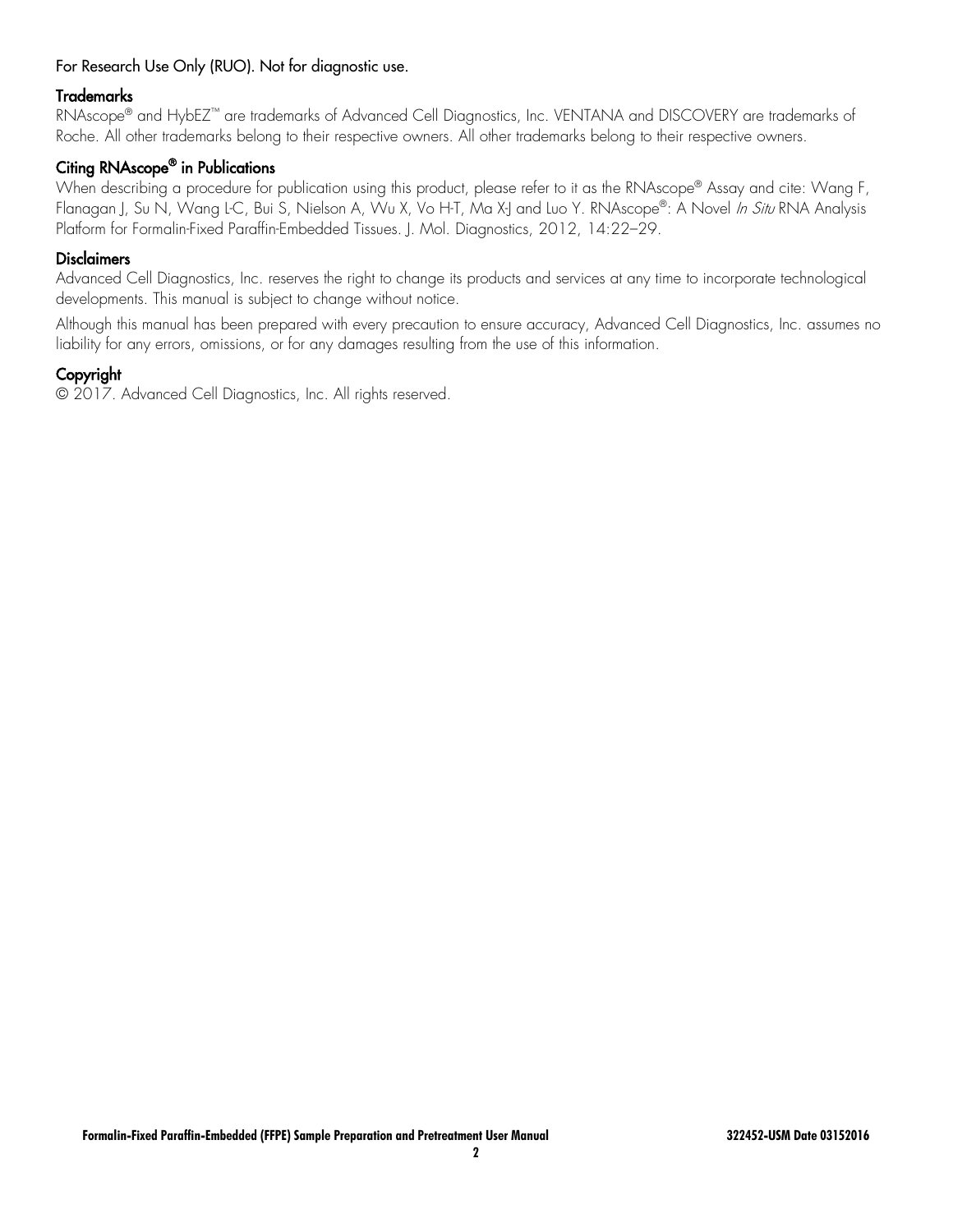

# Contents

|                                                    | 15 |
|----------------------------------------------------|----|
|                                                    |    |
|                                                    |    |
|                                                    |    |
| Appendix A. Tissue Pretreatment Recommendation  17 |    |
|                                                    |    |
|                                                    |    |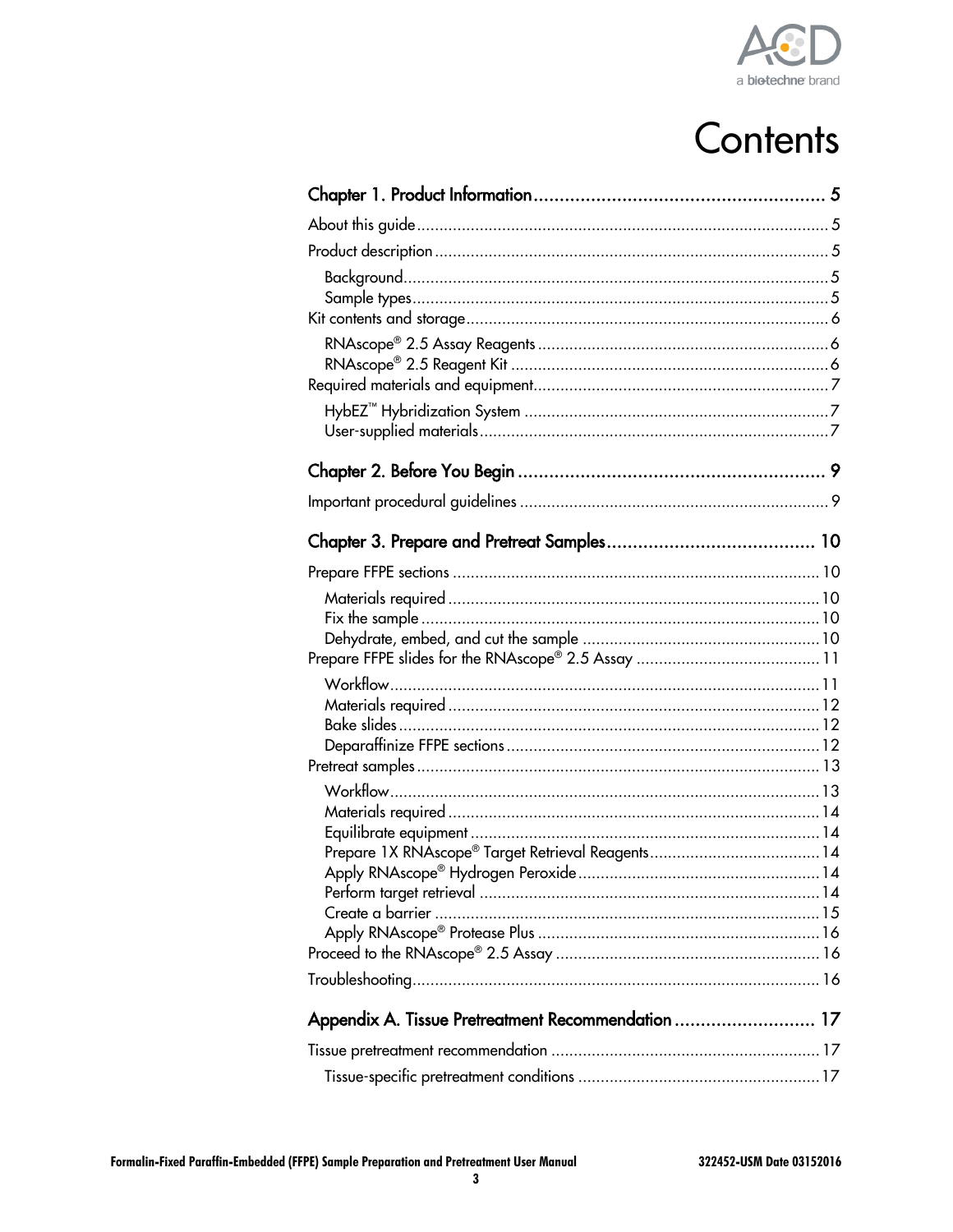

| 22 |
|----|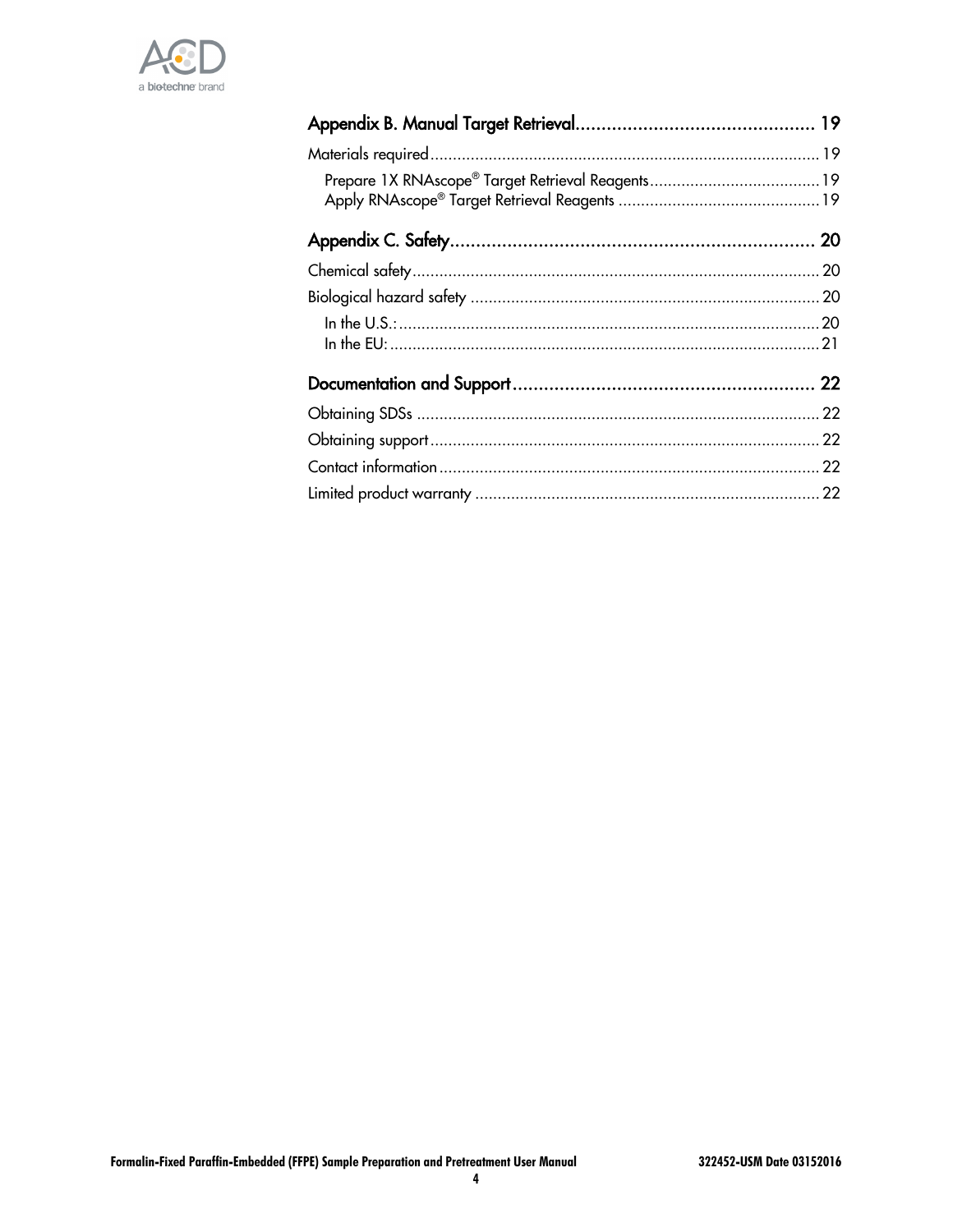

# Chapter 1. Product Information

<span id="page-4-0"></span>

Before using this product, read and understand the information in **Appendix C. Safety** on page [20.](#page-19-0)

**IMPORTANT!** We recommend reading the entire user manual before beginning any protocols.

## <span id="page-4-1"></span>About this guide

This user manual provides guidelines and protocols for the proper preparation and pretreatment of formalin-fixed, paraffin-embedded (FFPE) tissues mounted on slides. The slides can then be assayed using an RNAscope® 2.5 Reagent Kit.

RNAscope® 2.5 Reagent Kits come with a separate RNAscope® 2.5 Assay User Manual. Do not perform an RNAscope® 2.5 Assay without the correct user manual.

Visit **[https:// acdbio.com/technical-support/user-manuals](https://acdbio.com/technical-support/user-manuals)** to download RNAscope® 2.5 Assay User Manuals.

## <span id="page-4-2"></span>Product description

## <span id="page-4-3"></span>Background

The RNAscope® 2.5 Assays use a novel and proprietary method of *in situ* hybridization (ISH) to visualize single RNA molecules per cell in samples mounted on slides. The assays are based on ACD's patented signal amplification and background suppression technology. Proprietary RNA-specific probes are hybridized to target RNA, and are then bound to a cascade of signal amplification molecules culminating in signal detection. Single-plex, 2-plex, multiplex, and automated assays are all available. **Figure 1** on page 6 illustrates the RNAscope® 2.5 Assay procedure. The procedure can be completed in 6–10 hours depending on the assay, or conveniently divided over two days. Most RNAscope® 2.5 Assay reagents are available in convenient Ready-To-Use (RTU) dropper bottles and provide a simple, nearly pipette-free workflow. Observe results using standard bright field or fluorescent microscopy.

## <span id="page-4-4"></span>Sample types

To perform the RNAscope® 2.5 Assays, you must start with properly prepared and pretreated samples. Multiple sample types are now compatible with RNAscope® 2.5 Assays and include: formalin-fixed, paraffin-embedded (FFPE) tissues; fresh, frozen tissues; fixed, frozen tissues; tissue microarray (TMA); and cell samples. Visit **[www.acdbio.com](http://www.acdbio.com/)** and contact **[support@acdbio.com](mailto:techsupport@acdbio.com)** for more information.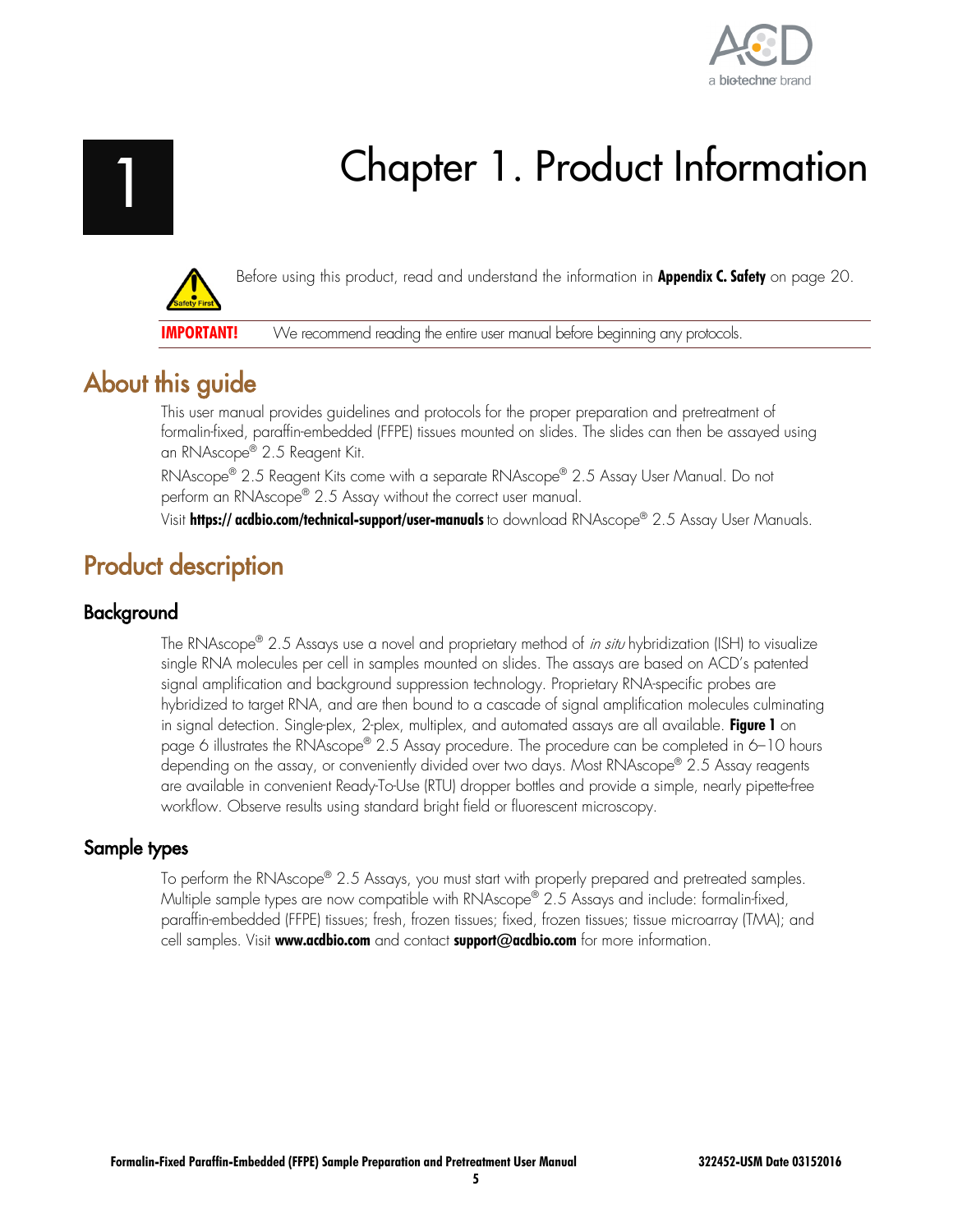

#### Figure 1. Procedure overview



## <span id="page-5-0"></span>Kit contents and storage

## <span id="page-5-1"></span>RNAscope® 2.5 Assay Reagents

RNAscope® Assays require RNAscope® Probes and an RNAscope® 2.5 Reagent Kit. If you are performing an automated assay using the Ventana® DISCOVERY XT or ULTRA Systems, you must use RNAscope® VS Probes and the RNAscope® 2.5 VS Reagent Kit. Probes and Reagent Kits are available separately. RNAscope® HD Assays offer the choice of two Detection Reagents, Brown (DAB) and Red (Fast Red), which enable RNA molecules to be visualized as brown or red chromogenic dots, respectively. Visit **<https://acdbio.com/products>** to find a gene-specific Target Probe or appropriate Control Probes.

## <span id="page-5-2"></span>RNAscope® 2.5 Reagent Kit

Each RNAscope® 2.5 Reagent Kit provides enough reagents to stain ~20 tissue sections approximately 20 mm x 20 mm large. Larger tissue sections will result in fewer tests.

Each kit includes RNAscope® Target Retrieval Reagents (Cat No. 322000) and separately, RNAscope® Hydrogen Peroxide and RNAscope® Protease Plus (Cat. No. 322330). Pretreatment instructions are provided in this guide. For information on the other reagents and directions for use, refer to an RNAscope® 2.5 Assay User Manual. The reagents have a shelf life of nine months from the date of bulk manufacturing when stored as indicated in the following table:

| Υ | Reagent                                         | Cat. No. | Quantity                   | Storage             |
|---|-------------------------------------------------|----------|----------------------------|---------------------|
|   | RNAscope <sup>®</sup> Hydrogen Peroxide         | 322335   | 13 mL x 2 bottles          | $2 - 8^\circ C$     |
|   | RNAscope <sup>®</sup> Protease Plus             | 322331   | $14.5$ mL x 1 bottle       | $2 - 8$ °C          |
|   | RNAscope <sup>®</sup> Target Retrieval Reagents | 322000   | $\sqrt{70}$ mL x 4 bottles | $15 - 30^{\circ}$ C |

**IMPORTANT!** RNAscope® 2.5 Reagent Kits share the same Wash Buffer, but have unique pretreatment reagents and Detection Kits. Do not interchange the reagent components of the Detection Kits, even those having the same name.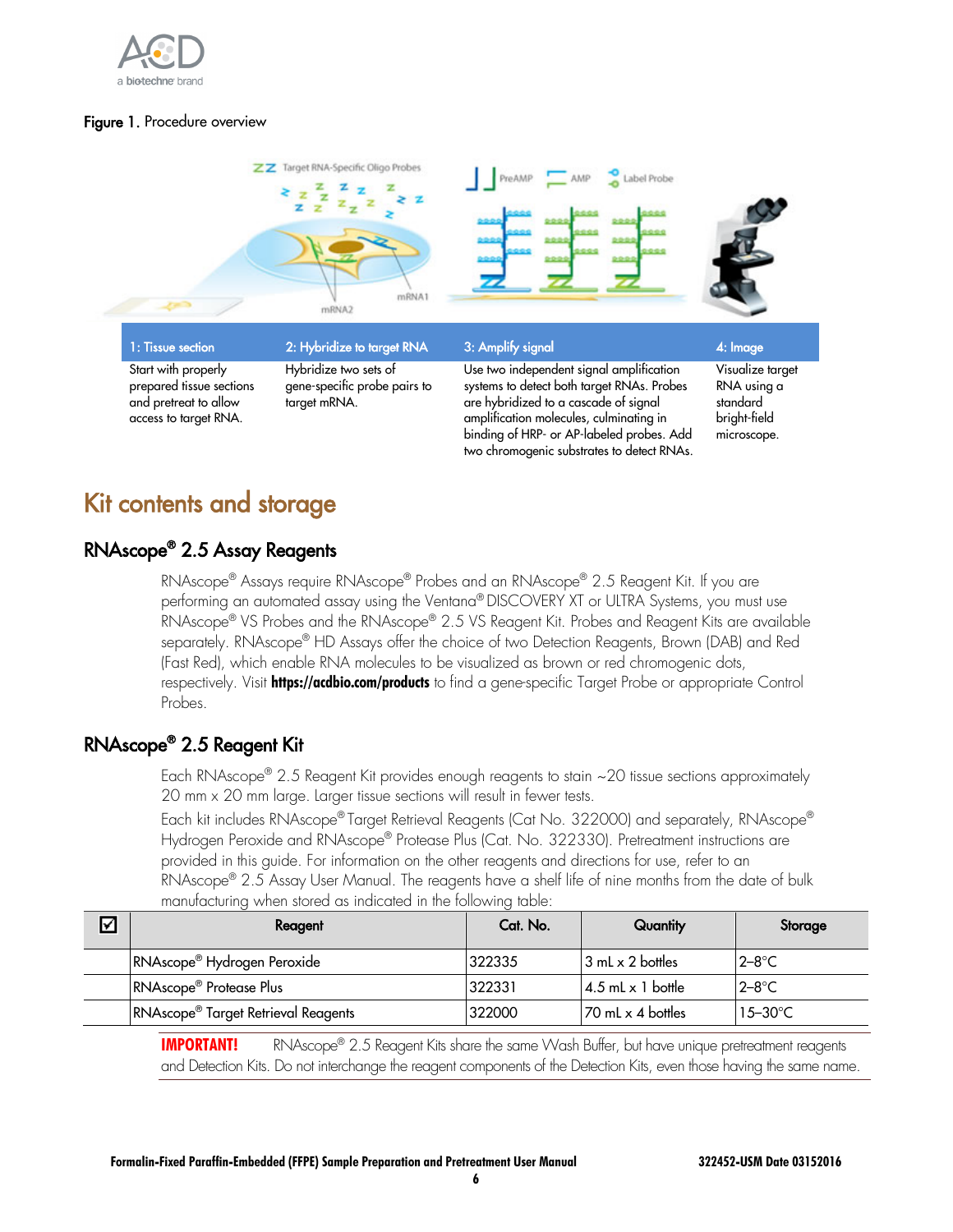

## <span id="page-6-0"></span>Required materials and equipment

The following materials and equipment are needed to perform the RNAscope® 2.5 Assay.

## <span id="page-6-1"></span>HybEZ™ Hybridization System

**IMPORTANT!** The RNAscope® 2.5 Assay has been verified using this system only.

Use the HybEZ™ Hybridization System to perform RNAscope® Assay hybridization and incubation steps. These steps require humid conditions to prevent sections from drying out.

For instructions on how to use the HybEZ<sup>™</sup> Hybridization System, refer to the HybEZ<sup>™</sup> Hybridization System User Manual available at **<https://acdbio.com/documents/support-documents>** and view the training video at **<https://acdbio.com/technical-support/learn-more>**. The system contains the following components:

| ☑ | Component                                                       | Quantity | Cat. No.                                                               |
|---|-----------------------------------------------------------------|----------|------------------------------------------------------------------------|
|   | HybEZ™ Oven (110 or 220 VAC) or HybEZ™ II Oven<br>(110 or 220V) | oven     | 310010 or 310013 (HybEZ <sup>™</sup> )<br>321710 or 321720 (HybEZ™ II) |
|   | HybEZ <sup>™</sup> Humidity Control Tray (with lid)             | tray     | 310012                                                                 |
|   | ACD EZ-Batch™ Slide Rack (20 slide capacity)                    | rack     | 310017                                                                 |
|   | HybEZ <sup>™</sup> Humidifying Paper                            | 2 sheets |                                                                        |

**Note:** To order HybEZ™ Humidifying Paper Pack, 15 sheets, use Cat. No. 310015.

## <span id="page-6-2"></span>User-supplied materials

**IMPORTANT!** Do not substitute other materials for the ImmEdge™ Hydrophobic Barrier Pen and the SuperFrost® Plus Slides listed in the following table.

| ☑ | Description                                                                 | Supplier                            | Cat. No.         |
|---|-----------------------------------------------------------------------------|-------------------------------------|------------------|
|   | ImmEdge <sup>™</sup> Hydrophobic Barrier Pen (required)                     | Vector Laboratory                   | H-4000           |
|   | SuperFrost <sup>®</sup> Plus Slides (required)                              | <b>Fisher Scientific</b>            | 12-550-15        |
|   | Xylene                                                                      | Fisher Scientific/MLS               | X3P-1GAL         |
|   | 100% alcohol (EtOH)                                                         | American Master Tech Scientific/MLS | <b>ALREACS</b>   |
|   | 10% neutral-buffered formalin (NBF)                                         | <b>MLS</b>                          |                  |
|   | Paraffin wax                                                                | <b>MLS</b>                          |                  |
|   | Microtome                                                                   | <b>MLS</b>                          |                  |
|   | Drying oven, capable of holding temperature at 60 $+/-$<br>1°C              | <b>MLS</b>                          |                  |
|   | Tissue-Tek® Vertical 24 Slide Rack                                          | American Master Tech Scientific/MLS | LWSRA24          |
|   | Tissue-Tek <sup>®</sup> Staining Dishes                                     | American Master Tech Scientific/MLS | <b>LWT4457EA</b> |
|   | Tissue-Tek® Clearing Agent Desish, xylene resistant                         | American Master Tech Scientific/MLS | <b>LWT4456EA</b> |
|   | Water bath or incubator, capable of holding<br>temperature at $40 +/- 1$ °C | <b>MLS</b>                          |                  |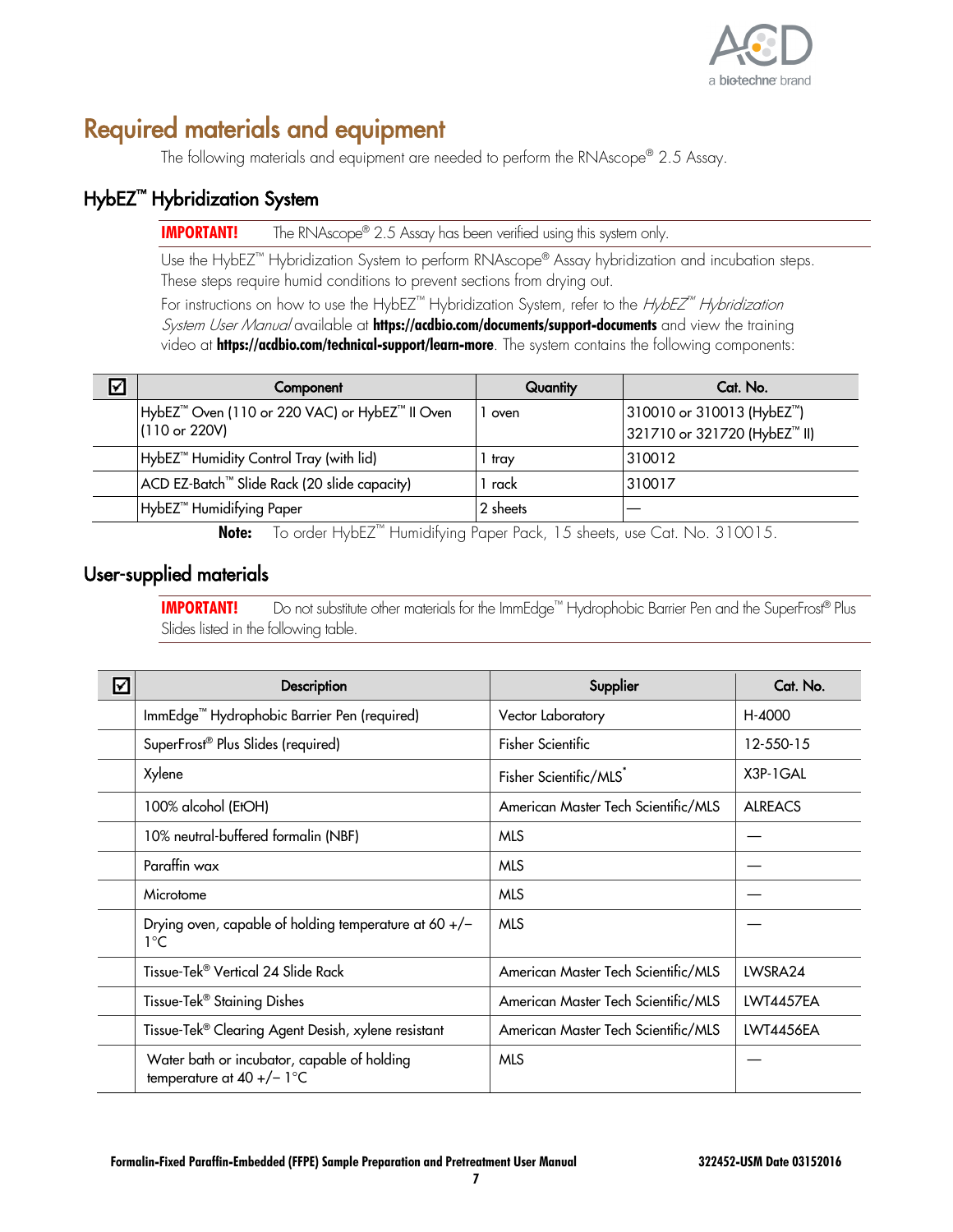

| ☑ | Description                                                                                             | Supplier              | Cat. No.     |
|---|---------------------------------------------------------------------------------------------------------|-----------------------|--------------|
|   | Distilled water                                                                                         | <b>MLS</b>            |              |
|   | Tubes (various sizes)                                                                                   | <b>MLS</b>            |              |
|   | Fume hood                                                                                               | <b>MLS</b>            |              |
|   | Paper towel or absorbent paper                                                                          | <b>MLS</b>            |              |
|   | Glass beaker 1 or 2 L (Optional)t                                                                       | <b>MLS</b>            |              |
|   | Hot plate (Optional)t                                                                                   | Fisher Scientific/MLS | 11-300-49SHP |
|   | Aluminum foil (Optional)t                                                                               | <b>MLS</b>            |              |
|   | Forceps, large (Optional)t                                                                              | <b>MLS</b>            |              |
|   | Digital thermometer                                                                                     | <b>MLS</b>            |              |
|   | Oster® Steamer Model 5712, Black and Decker<br>Steamer HS3000, or the Braun Multiquick FS 20<br>Steamer |                       |              |

\* Major Laboratory Supplier in North America. For other regions, please check Catalog Numbers with your local lab supplier. † Required for the alternate target retrieval method in **Appendix B** on page [19.](#page-18-0)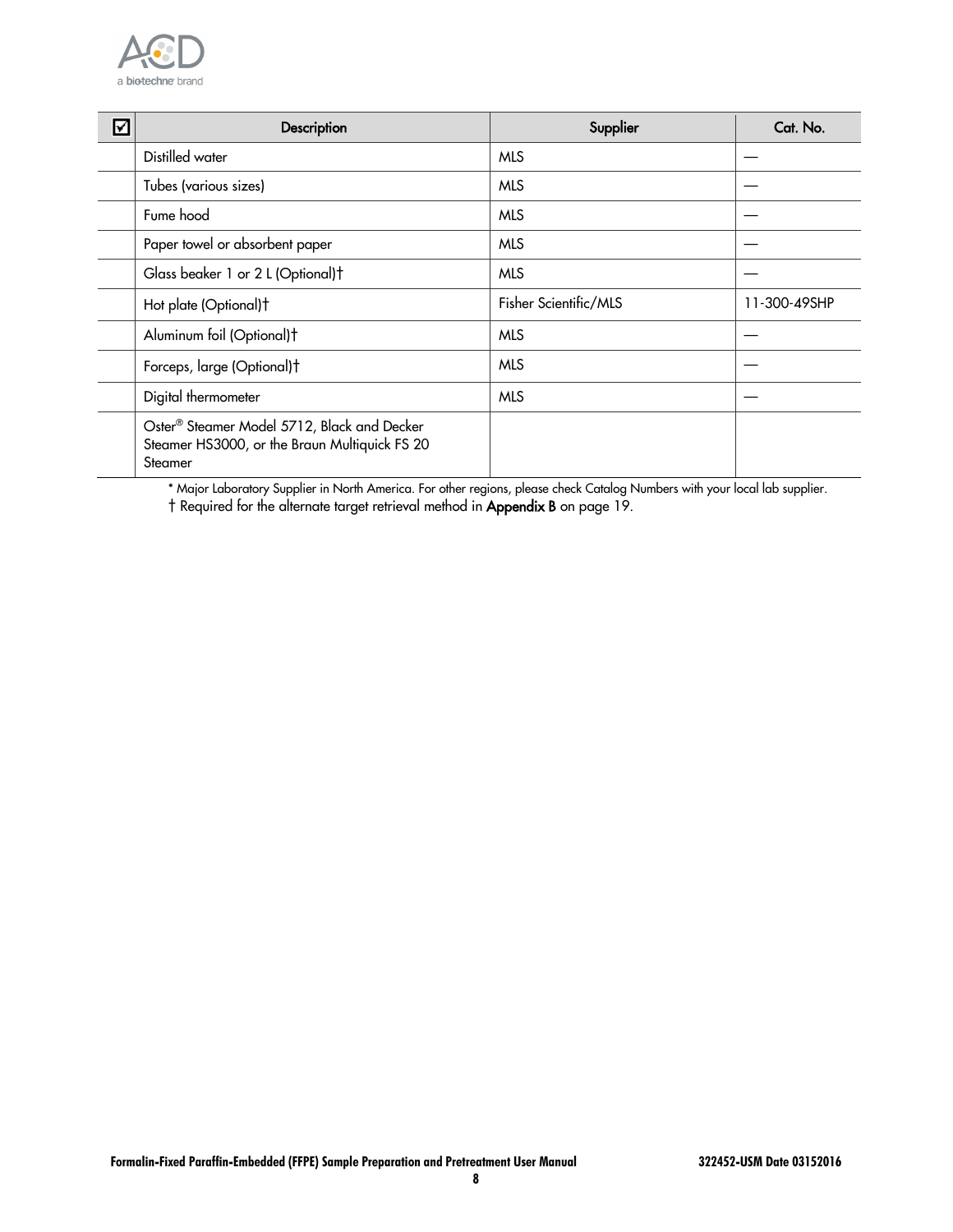

# Chapter 2. Before You Begin

<span id="page-8-0"></span>Prior to running the RNAscope® Assay on your samples for the first time, we recommend that you:

- View the video demonstrations available at **<https://acdbio.com/technical-support/learn-more>**.
- Run the assay on FFPE RNAscope® Control Slides (Cat. No. 310045 for Human control slide, Hela; Catalog No. 310023 for Mouse control slide, 3T3) using the Positive and Negative Control Probes.

## <span id="page-8-1"></span>Important procedural guidelines

- Start with properly fixed and prepared sections.
- Use only samples mounted on SuperFrost Plus® Slides (Fisher Scientific; Cat. No. 12-550-15).
- Follow the recommended pretreatment conditions for your sample. Refer to **Appendix A. Tissue Pretreatment Recommendation** on page [17.](#page-16-0)
- Always run positive and negative control probes on your sample to assess sample RNA quality and optimal assay workflow.
- Do not substitute required materials. Assay has been validated with these materials only.
- Follow the protocol exactly for best results.
- Do not let your sections dry out during the procedure (except after Target Retrieval ethanol wash).
- Use good laboratory practices and follow all necessary safety procedures. Refer to **Appendix B. Safety** on page [20](#page-19-0) for more information.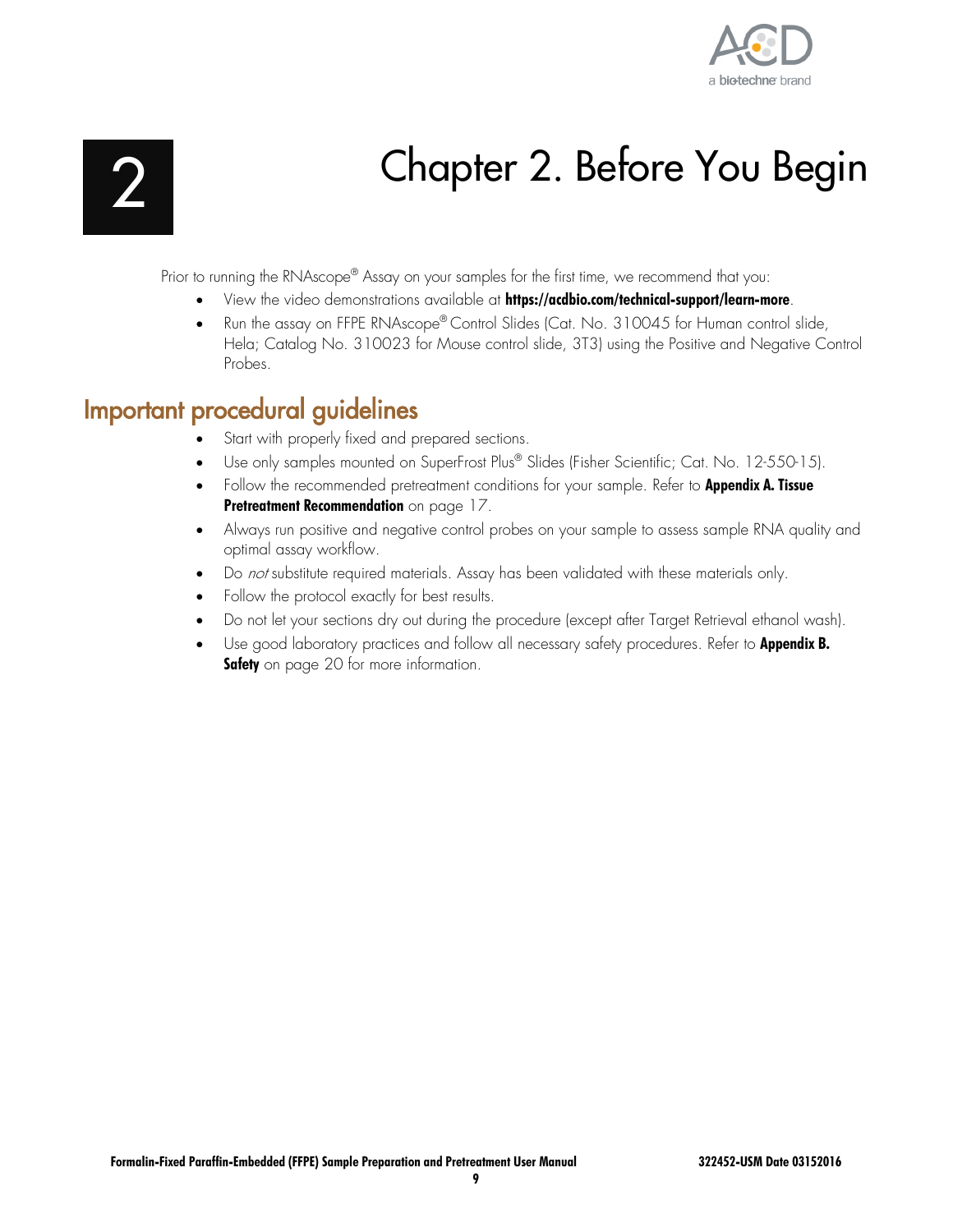

<span id="page-9-0"></span>

# Chapter 3. Prepare and Pretreat Samples

The following protocols describe formalin-fixed, paraffin-embedded (FFPE) sample preparation and pretreatment. For other sample types and preparation methods, contact **[support@acdbio.com](mailto:techsupport@acdbio.com)** for the latest protocols and guidelines.

**IMPORTANT!** We highly recommend following these guidelines. We cannot guarantee assay results with other preparation methods.

For suboptimally treated samples, you may need to optimize pretreatment conditions. Refer **Appendix A. Tissue Pretreatment Recommendation** on page [17in](#page-16-0) addition to **<https://acdbio.com/technical-support/solutions>**.

## <span id="page-9-1"></span>Prepare FFPE sections

## <span id="page-9-2"></span>Materials required

- 10% neutral buffered formalin (NBF)
- 1X PBS
- Paraffin wax
- 100% alcohol (EtOH)
- Xylene
- **Microtome**
- Water bath
- SuperFrost® Plus slides

### <span id="page-9-3"></span>Fix the sample

1. Immediately following dissection, fix tissue in 10% NBF for **16–32 HRS** at **ROOM TEMPERATURE (RT)**. Fixation time will vary depending on tissue type and size.

CAUTION! Handle biological specimens appropriately.

**IMPORTANT!** Fixation for <16 HRS or >32 HRS will impair the performance of the RNAscope® 2.5 Assay.

### <span id="page-9-4"></span>Dehydrate, embed, and cut the sample

#### **IMPORTANT!** Use fresh reagents.

- 1. Wash sample with 1X PBS.
- 2. Dehydrate sample using a standard ethanol series, followed by xylene.
- 3. Embed sample in paraffin using standard procedures.

**Note:** Embedded samples may be stored at room temperature with desiccation. To better preserve RNA quality over a long period (>1 yr), storing at 2–8°C with desiccation is recommended.

4. Trim paraffin blocks as needed, and cut embedded tissue into 5 +/– 1 µm sections using a microtome.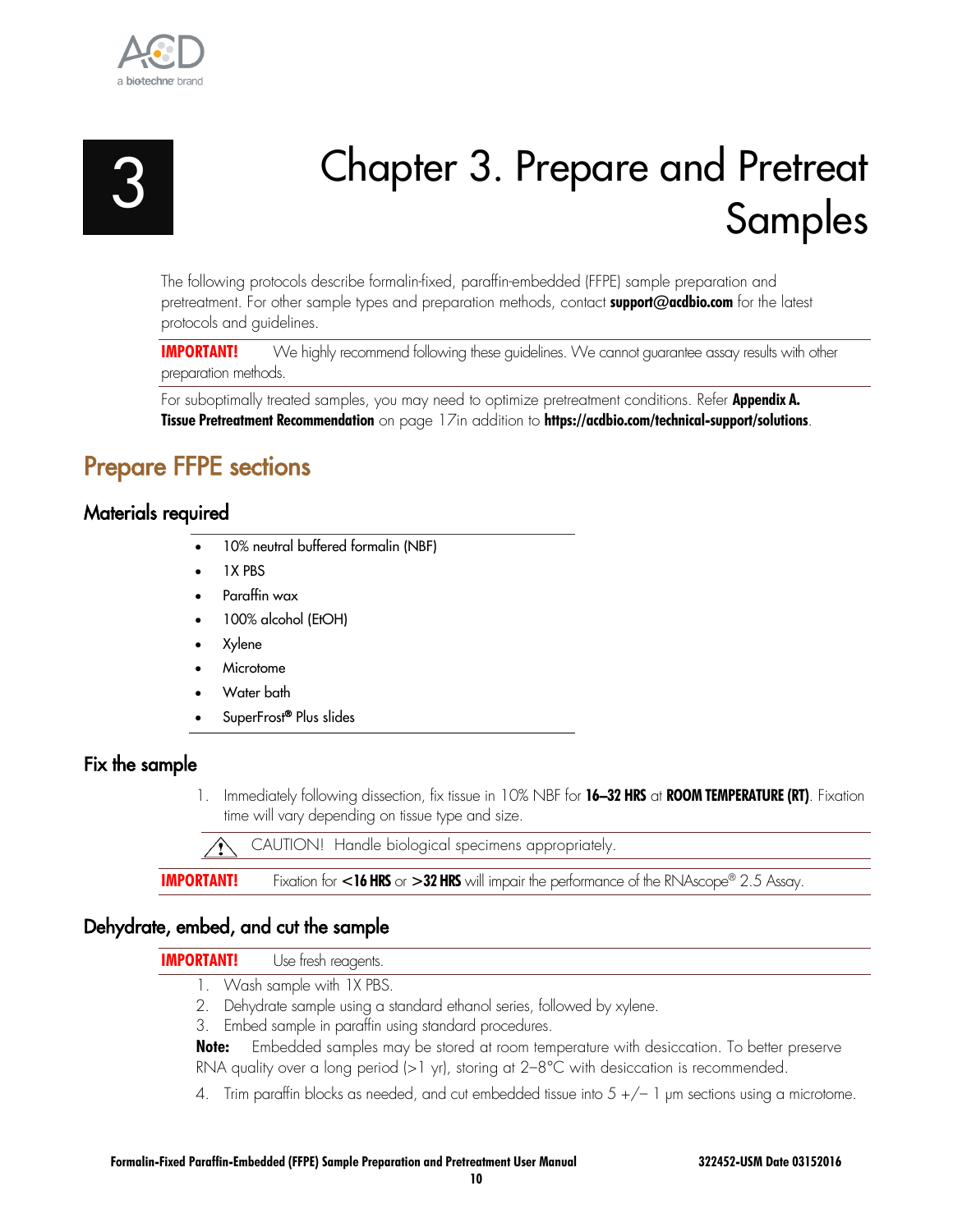

5. Place paraffin ribbon in a **40–45°C** water bath, and mount sections on **SUPERFROST® PLUS SLIDES**. Place tissue as shown for optimal staining:



**IMPORTANT!** Do not mount more than one section per slide. Place sections in the center of the slide.

#### 6. Air dry slides **OVERNIGHT** at **RT**.

OPTIONAL STOPPING POINT. Use sectioned tissue within 3 months. Store sections with dessicants at room temperature.

## <span id="page-10-0"></span>Prepare FFPE slides for the RNAscope® 2.5 Assay

**IMPORTANT!** Do not use the HybEZ™ Oven.

## <span id="page-10-1"></span>**Workflow**



**IMPORTANT!** We do not recommend stopping the protocol for duplex assays until after hybridizing your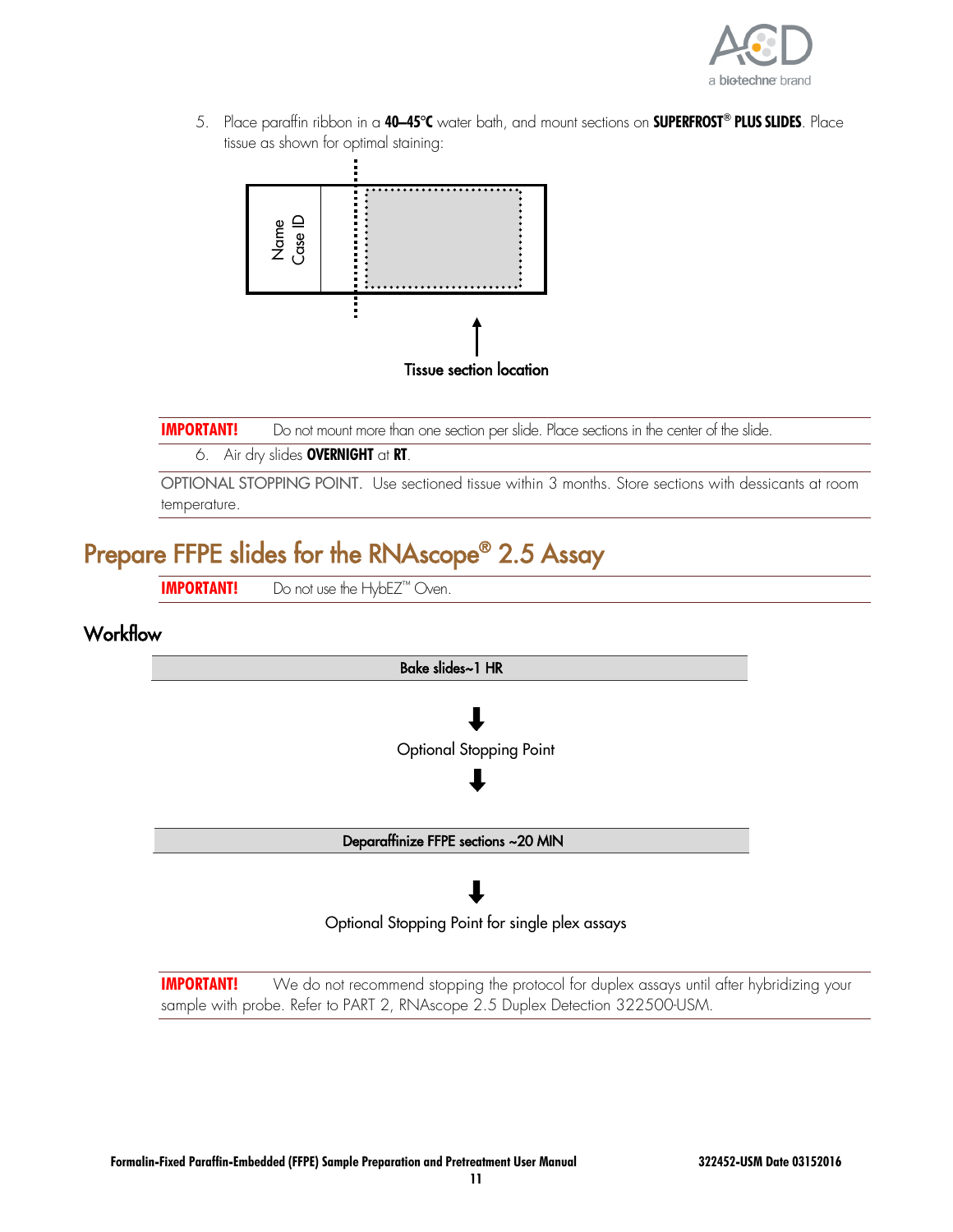

## <span id="page-11-0"></span>Materials required

- Drying oven
- Prepared FFPE slides
- Tissue-Tek® Vertical 24 Slide Rack
- Distilled water
- Fume hood
- Xylene
- 100% alcohol (EtOH)
- Tissue-Tek® Clearing Agent Dish (2)
- Tissue-Tek® Staining Dish (2)

## <span id="page-11-1"></span>Bake slides

1. Bake slides in a dry oven for **1 HR** at **60°C**.

OPTIONAL STOPPING POINT. Use immediately or store at **RT** with desiccants for ≤1 week. Prolonged storage may degrade sample RNA.

2. If you continue, prepare the materials for the following protocols while the slides are baking: **Deparaffinize FFPE sections** in the next section, **Pretreat samples** on page [12,](#page-11-3) and RNAscope® 2.5 assay materials. **Note:** If you choose the optional stopping point following **Create a barrier** on page [14,](#page-13-2) prepare the reagents for **Apply RNAscope® Protease Plus** on page [16](#page-15-0) and RNAscope® 2.5 assay materials the next day.

### <span id="page-11-3"></span><span id="page-11-2"></span>Deparaffinize FFPE sections

Reagents may be prepared ahead of time. Ensure all containers remain covered.

- 1. In a fume hood:
	- Fill two Tissue-Tek<sup>®</sup> Clearing Agent dishes with  $\sim$  200 mL fresh xylene.
	- Fill two Tissue-Tek® Staining dishes with ~200 mL fresh 100% alcohol.
- 2. Place slides in a Tissue-Tek® Slide Rack and submerge in the first xylene-containing dish in the fume hood.
- 3. Incubate the slides in xylene for **5 MIN** at **RT**. Agitate the slides by occasionally lifting the slide rack up and down in the dish.
- 4. Remove the slide rack from the first xylene-containing dish and *immediately* place in the second xylenecontaining dish in the fume hood.
- 5. Incubate the slides in xylene for **5 MIN** at **RT** with agitation.
- 6. Remove the slide rack from the second xylene-containing dish and *immediately* place in the dish containing 100% alcohol.
- 7. Incubate the slides in 100% alcohol for **1 MIN** at **RT** with agitation.
- 8. Remove the slide rack from the first alcohol-containing dish, and *immediately* place in the second alcoholcontaining dish.
- 9. Incubate the slides in 100% alcohol for **1 MIN** at **RT** with agitation.
- 10. Remove the slides from the rack, and place on absorbent paper with the section face-up. Air dry slides for **5 MIN** at **RT** (or until completely dry).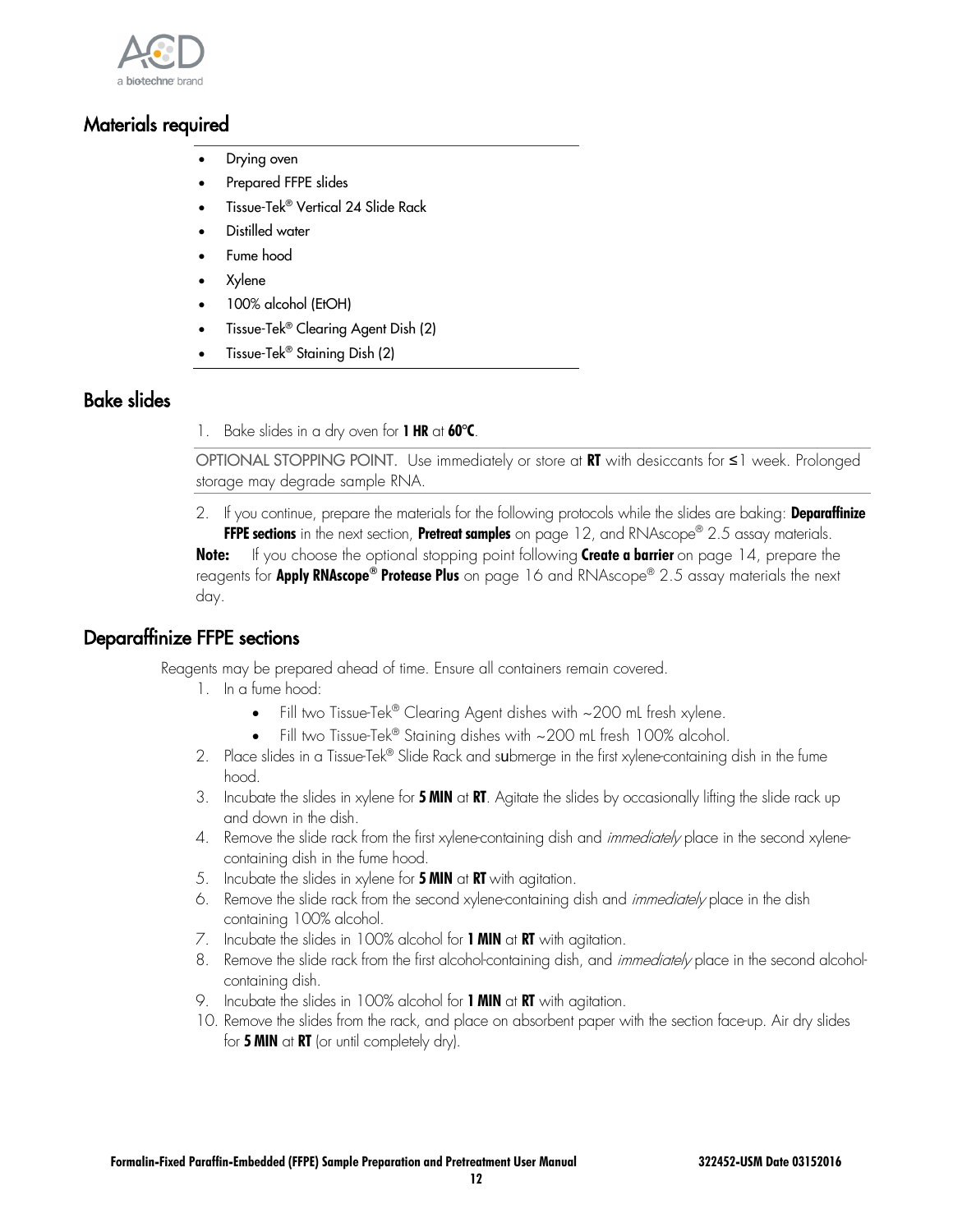

## <span id="page-12-0"></span>Pretreat samples

**IMPORTANT!** Before you begin, make sure you know the pretreatment conditions specific to your sample type from **Appendix A. Tissue Pretreatment Recommendation** on page [17.](#page-16-0)

## <span id="page-12-1"></span>**Workflow**

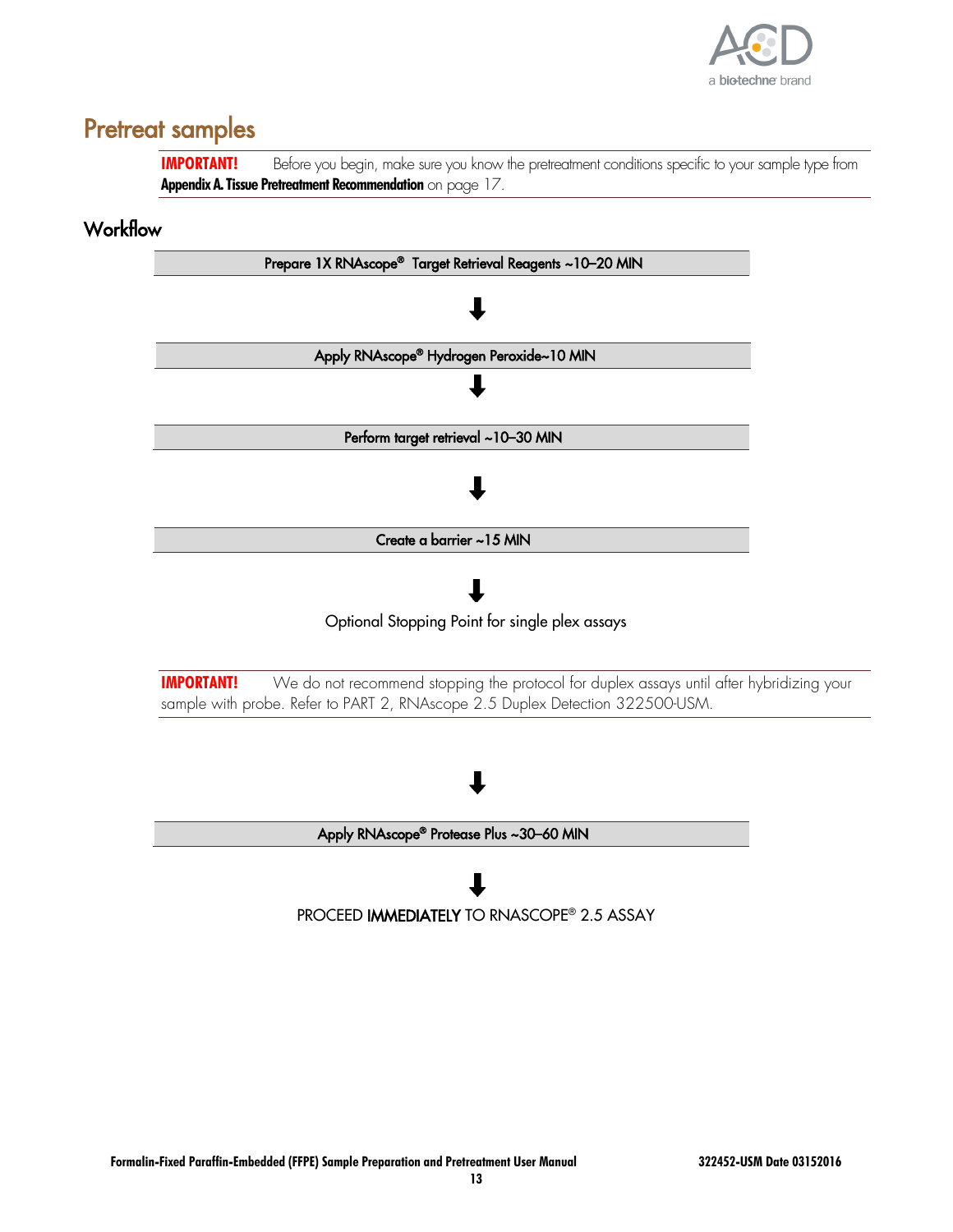

## <span id="page-13-0"></span>Materials required

| Materials provided by the RNAscope® 2.5 Reagent Kit | <b>Other Materials and Equipment</b>                                           |
|-----------------------------------------------------|--------------------------------------------------------------------------------|
| RNAscope <sup>®</sup> Hydrogen Peroxide             | Prepared slides<br>٠                                                           |
| RNAscope <sup>®</sup> Target Retrieval Reagents     | Distilled water                                                                |
| RNAscope <sup>®</sup> Protease Plus                 | HybEZ <sup>™</sup> Humidifying System/ACD EZ-<br>Batch <sup>™</sup> Slide Rack |
|                                                     | Paper towel or absorbent paper<br>$\bullet$                                    |
|                                                     | Steamer<br>$\bullet$                                                           |
|                                                     | Digital thermometer<br>٠                                                       |
|                                                     | Tissue Tek® Slide Rack<br>$\bullet$                                            |
|                                                     | Tissue Tek <sup>®</sup> Staining Dishes<br>$\bullet$                           |
|                                                     | ImmEdge <sup>™</sup> Hydrophobic Barrier Pen<br>٠                              |

## <span id="page-13-1"></span>Equilibrate equipment

- 1. Turn on HybEZ™ Oven and set temperature to **40°C**.
- 2. Place a Humidifying Paper in the Humidity Control Tray and wet completely with distilled water.
- 3. Insert covered tray into oven and close the oven door. Warm the tray for **30 MIN** at **40°C** before use. Keep the tray in the oven when not in use.

## <span id="page-13-2"></span>Prepare 1X RNAscope® Target Retrieval Reagents

1) Prepare 200 mL of fresh RNAscope® 1X Target Retrieval Reagents by adding 180 mL distilled water to 20 mL 10X Target Retrieval Reagents. Mix well.

## <span id="page-13-3"></span>Apply RNAscope® Hydrogen Peroxide

- 1. Lay deparaffinized slides on the bench and add  $\sim$  5–8 drops of RNAscope® Hydrogen Peroxide to cover the entire section.
- 2. Incubate slides for **10 MIN** at **RT**.
- 3. Remove RNAscope® Hydrogen Peroxide solution from one slide at a time by tapping and/or flicking the slide on absorbent paper. Immediately insert the slide into a Tissue-Tek® Slide Rack submerged in a Tissue-Tek® Staining Dish filled with distilled water.
- 4. Wash slides 3–5 times by moving the Tissue-Tek® Slide Rack up and down in the distilled water.
- 5. Repeat Step 4 with fresh distilled water.

## <span id="page-13-4"></span>Perform target retrieval

We highly recommend using an Oster® Steamer for target retrieval. For an alternate method, see **Appendix B. Manual Target Retrieval** on page [19.](#page-18-0)

**Note:** You may also steam with the Braun Multiquick FS 20 Steamer or the Black and Decker Steamer HS3000. To use the Braun Multiquick FS 20 Steamer, fill the water to the maximum level before starting and do not refill water during the steaming process.

1. Fill the water reservoir with cold tap water to the "HI" marking line.

**IMPORTANT!** Do not overfill.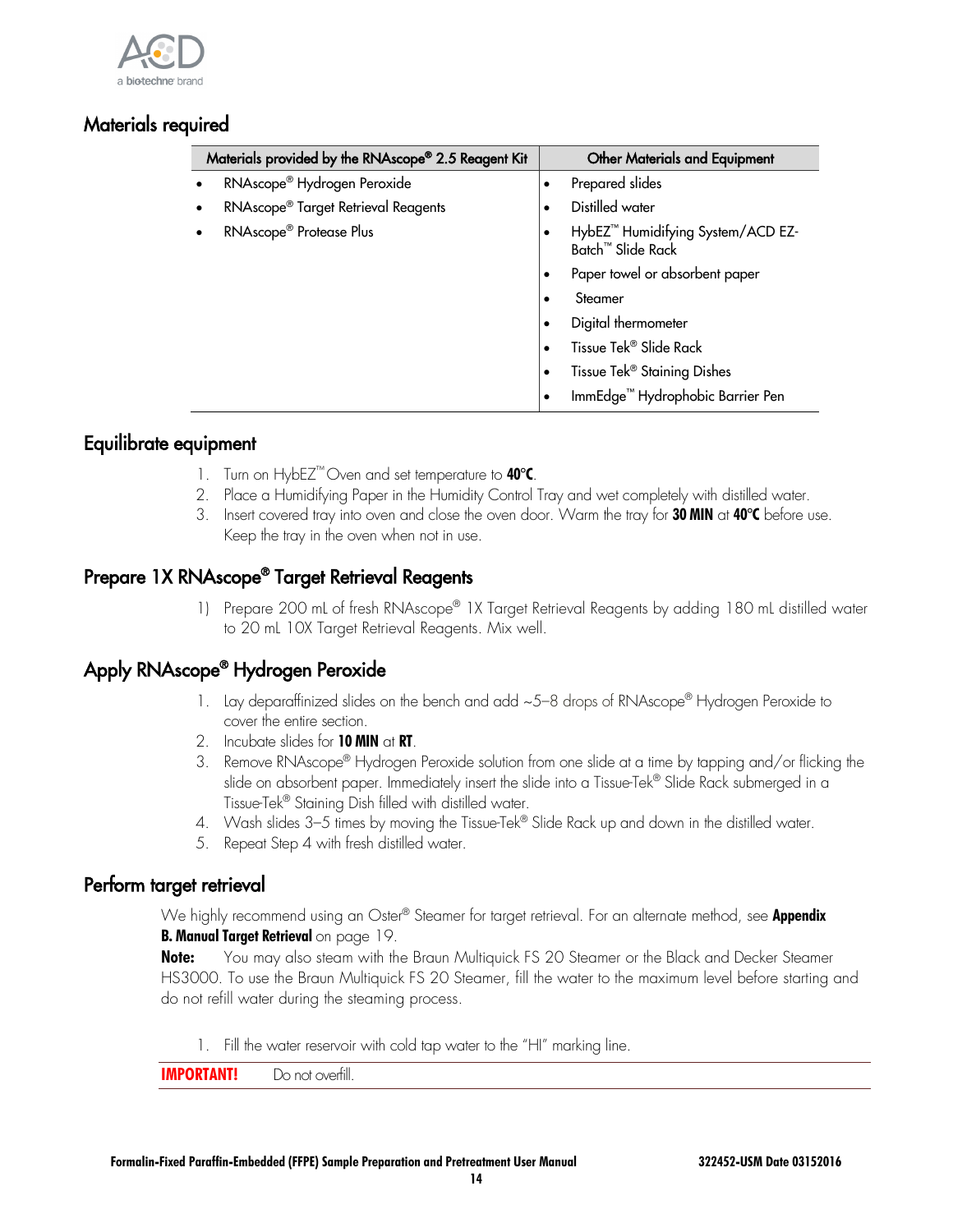



- 2. Place a clear Steaming Bowl onto the base.
- 3. Place two slide holders in the steam bowl. Fill one slide holder with 200 mL of RNAscope® 1X Target Retrieval Reagent. Fill the other slide holder with 200 mL of distilled  $H_2O$ .
- 4. Turn on the Steamer. Set the steamer timer by turning the black knob clockwise. Set heating time to **95 MIN**.
- 5. Insert a digital thermometer through the holes of the lid and into the container containing RNAscope® 1X Target Retrieval Reagent. Allow temperature to rise to at least **99°C**.
- 6. Add slides to the container containing distilled  $H_2O$  for 10 seconds to acclimate slides.
- 7. Remove slides and move them to the container containing RNAscope® 1X Target Retrieval Reagent. Cover the Steamer with lid.
- 8. Start timer for **15 MIN** for mild and standard conditions, and **30 MIN** for extended pretreatment. For pretreatment times, consult **Appendix A. Tissue Pretreatment Recommendation** on page [17.](#page-16-0)
- 9. Remove slides from steamer and transfer to a separate rinse container with 200 mL of distilled water. Allow slides to rinse for **15 SEC**.
- 10. Transfer slides to 100% alcohol for **3 MIN**.
- 11. Dry slides in **60°C** incubator (or at room temperature).

### <span id="page-14-0"></span>Create a barrier

1. Use the following template to draw a barrier 2–4 times around each section with the Immedge™ hydrophobic barrier pen.

**IMPORTANT!** Do not let the barrier touch the tissue section. An Immedge™ hydrophobic barrier pen is highly recommended. An alternative type of pen may result in suboptimal results. Do not let the barrier touch the tissue section.



**Note:** We do not recommend drawing a smaller barrier and using less than the recommended volume amounts, even for smaller sections. Larger barriers will result in fewer tests per kit.

2. Let the barrier dry completely **~1 MIN** or **OVERNIGHT** at **RT**.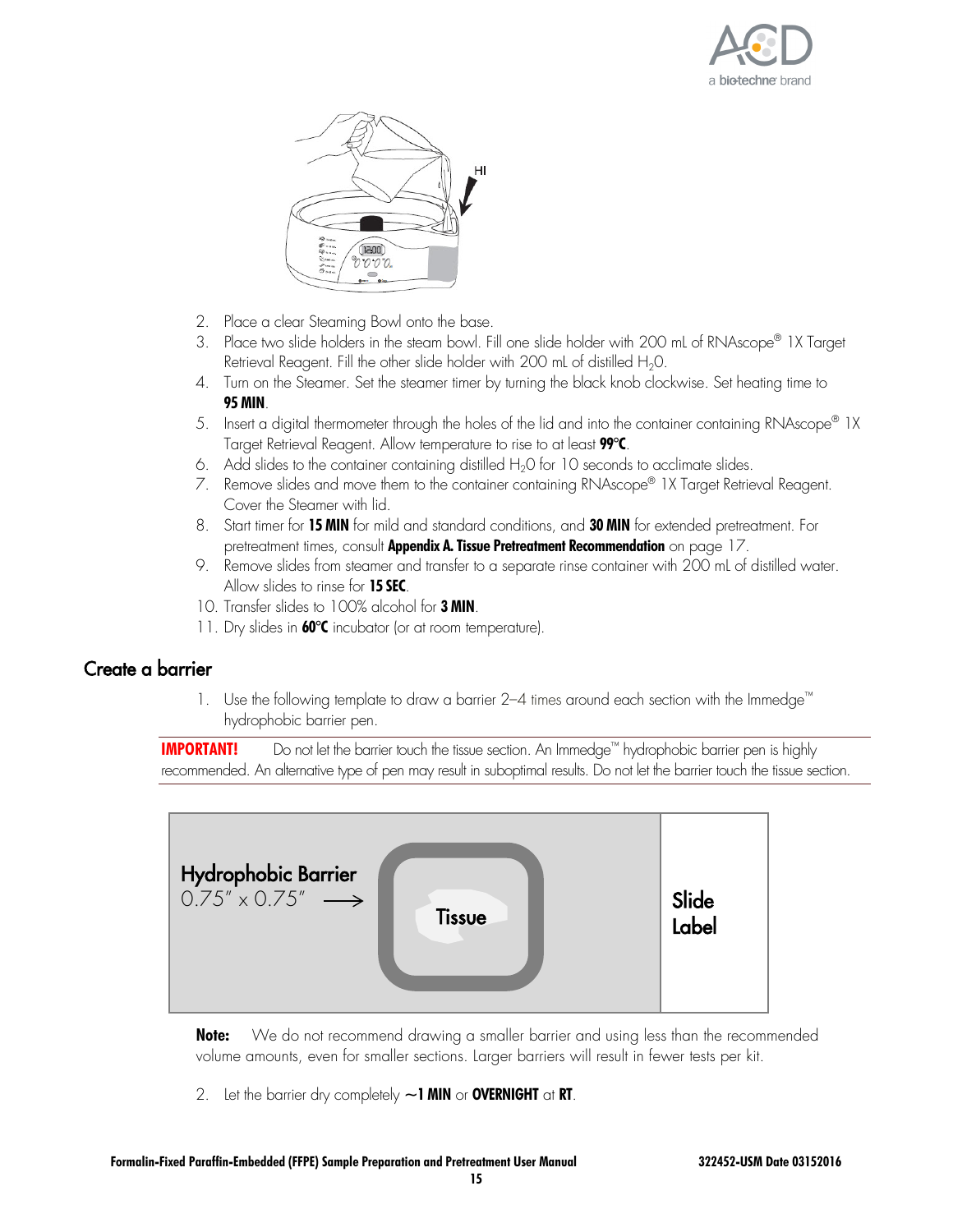

**Note:** If you need to reapply the hydrophobic barrier during the following procedures, dry the appropriate area of the slide with a kimwipe. Do not touch the tissue section.

OPTIONAL STOPPING POINT. Dry slides overnight for use the following day, or proceed directly to the next section.

**IMPORTANT!** We do not recommend stopping the protocol for duplex assays until after hybridizing your sample with probe. Refer to PART 2, RNAscope 2.5 Duplex Detection 322500-USM.

## <span id="page-15-0"></span>Apply RNAscope® Protease Plus

- 1. Place dried slides on the HybEZ<sup>™</sup> Slide Rack, and add ~5 drops of RNAscope® Protease Plus to entirely cover each section.
- 2. Remove the HybEZ™ Humidity Control Tray from the HybEZ™ Oven and place the HybEZ™ Slide Rack in the tray. Close the lid, seal, and insert tray back into the oven. Incubate at **40°C** for the amount of time specified by the table in **Appendix A. Tissue Pretreatment Recommendation** on page [17.](#page-16-0)

**Note:** If needed, prepare RNAscope® 2.5 assay materials during this step.

- 3. Remove the HybEZ™ Humidity Control Tray from the oven. Remove the HybEZ™ Slide Rack from the tray. Place tray back into the oven.
- 4. Take each slide one at a time from the HybEZ™ Slide Rack and tap/and or flick to remove the excess liquid. Immediately place each slide in a Tissue-Tek® Slide Rack submerged in a Tissue-Tek® Staining Dish filled with distilled water.
- 5. Wash slides 3–5 times by moving the Tissue-Tek® Slide Rack up and down in the distilled water.

## <span id="page-15-1"></span>Proceed to the RNAscope® 2.5 Assay

While the slides are incubating, proceed *immediately* to an RNAscope® 2.5 Assay. Ensure you have the appropriate user manual. User manuals are available at **[https:// acdbio.com/technical-support/user-manuals](https://acdbio.com/technical-support/user-manuals)**.

## <span id="page-15-2"></span>**Troubleshooting**

For troubleshooting information, please contact technical support at **[support@acdbio.com](mailto:support@acdbio.com)**.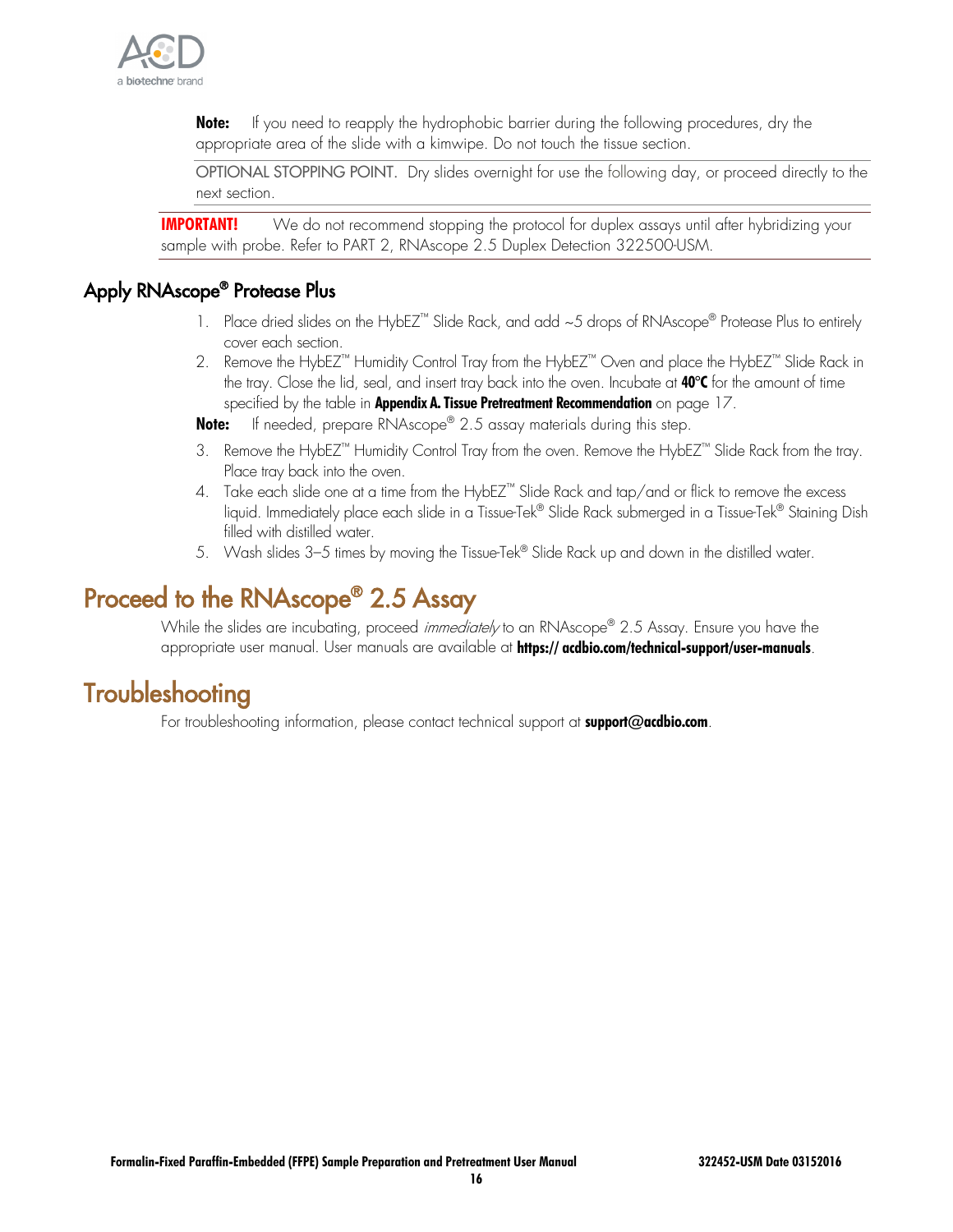

<span id="page-16-0"></span>

# Appendix A. Tissue Pretreatment Recommendation

Follow the recommended pretreatment conditions based on your tissue type for:

- Any new or previously untested FFPE tissue types.
- Samples prepared differently than the sample preparation protocol found in this user manual.

## <span id="page-16-1"></span>Tissue pretreatment recommendation

- 1. Stain representative samples using the positive and negative control probes.
- 2. Fix sample in fresh 10% NBF for **16–32 HRS** at **RT**.

**Note:** Perform tissue fixation step using the recommended amount of time. Over or under-fixation will result in significant signal loss when performing the RNAscope® Assay.

3. Depending on your tissue type, vary the amount of time for the Target Retrieval Reagents and/or Protease Plus. Refer to the following section.

| Reagent                             | Mild   | Standard | Extended |
|-------------------------------------|--------|----------|----------|
| RNAscope®Target Retrieval Reagents  | 15 MIN | 15 MIN   | 30 MIN   |
| RNAscope <sup>®</sup> Protease Plus | 15 MIN | 30 MIN   | 30 MIN   |

**Note:** Some sample types, such as certain Xenografts and Cell Pellets, may require less time. For these tissue types, vary the RNAscope® Target Retrieval Reagents time to **8 MIN** and RNAscope® Protease Plus time to **15 MIN**. For the ACD Cell Pellet sample, we recommend a **10 MIN** treatment with Target Retrieval Reagents, and a **30 MIN** treatment with RNAscope® Protease Plus. If you have a tissue type not listed, contact support at **[support@acdbio.com](mailto:support@acdbio.com)**.

### <span id="page-16-2"></span>Tissue-specific pretreatment conditions

For suboptimally treated samples, you may need to optimize pretreatment conditions. Refer this document and information provided at http://acdbio.com/technical-support/solutions.

If your sample fixation is successful in fresh 10% NBF (see Step 2 from the preceding protocol), then refer to the following table for tissue-specific pretreatment conditions. For information about species or tissue type not listed here, contact support at **[support@acdbio.com](mailto:support@acdbio.com)**.

| <b>Species</b> | <b>Tissue Type</b> | Pathology | <b>Pretreatment Condition</b> |
|----------------|--------------------|-----------|-------------------------------|
| Mouse/Rat      | Intestine          | Normal    | Standard                      |
|                | Intestine          | Tumor     | Standard                      |
|                | Embryo             | Normal    | Standard                      |
|                | <b>Brain</b>       | Normal    | Standard                      |
|                | Spleen             | Normal    | Mild                          |
|                | Eye/Retina         | Normal    | Standard                      |
|                | Liver              | Normal    | Extended                      |
|                | Kidney             | Normal    | Standard                      |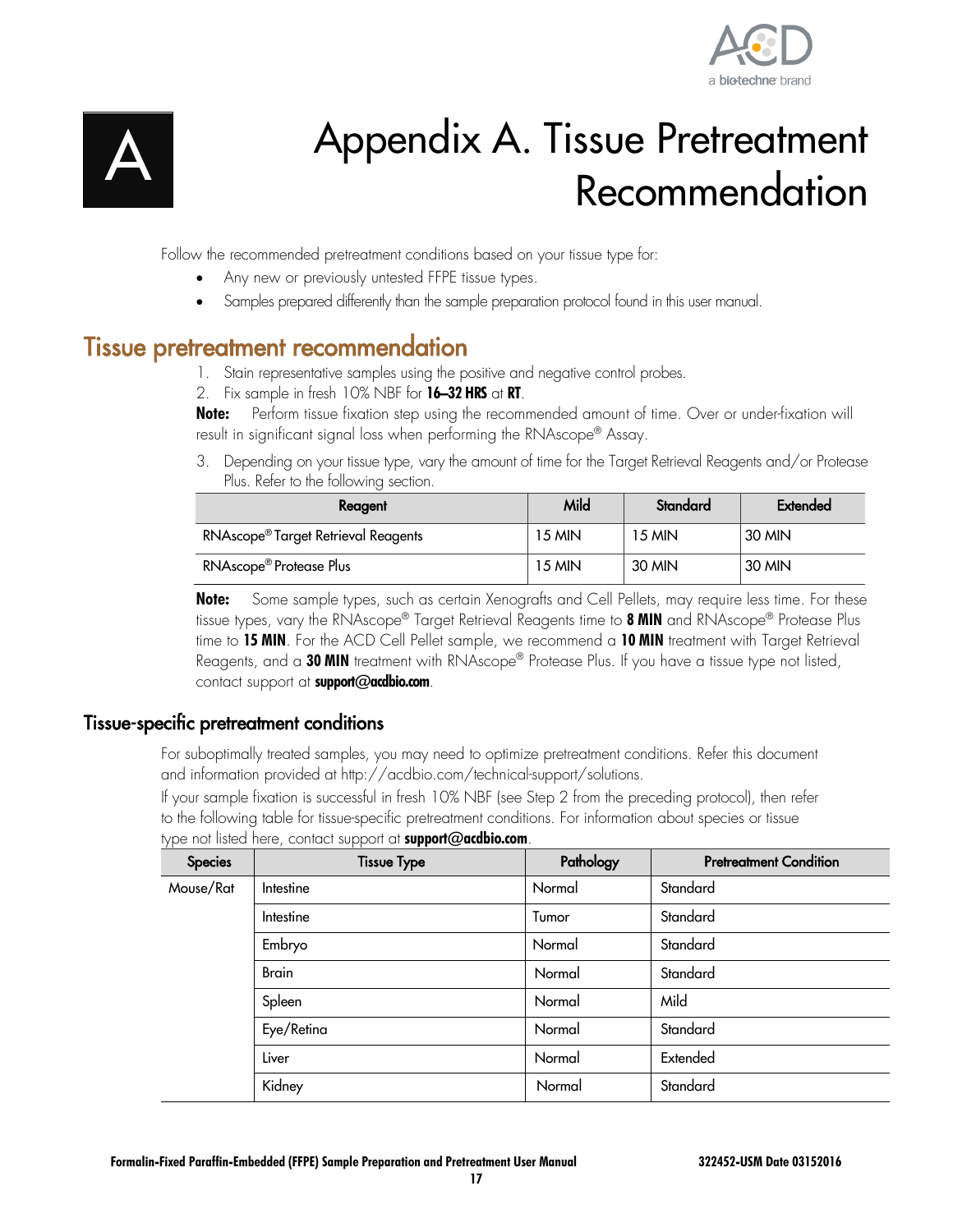

| <b>Species</b> | <b>Tissue Type</b>                                         | Pathology | <b>Pretreatment Condition</b>                    |
|----------------|------------------------------------------------------------|-----------|--------------------------------------------------|
| Human          | <b>Breast</b>                                              | Tumor     | Standard                                         |
|                | Colon                                                      | Tumor     | Standard                                         |
|                | Colon                                                      | Normal    | Standard                                         |
|                | Lung                                                       | Tumor     | Standard                                         |
|                | Lung                                                       | Normal    | Standard                                         |
|                | Prostate                                                   | Tumor     | Standard                                         |
|                | Prostate                                                   | Normal    | Standard                                         |
|                | Lymph node                                                 | Tumor     | Standard                                         |
|                | Lymph node                                                 | Normal    | Standard                                         |
|                | Tonsil                                                     | Normal    | Standard                                         |
|                | Pancreas                                                   | Normal    | Standard                                         |
|                | Cervical                                                   | Cancer    | Standard                                         |
|                | Cervical                                                   | Normal    | Standard                                         |
|                | Cervical dysplasia                                         | Abnormal  | Standard                                         |
|                | <b>Brain</b>                                               | Tumor     | Standard                                         |
|                | <b>Brain</b>                                               | Normal    | Standard                                         |
|                | Head                                                       | Cancer    | Standard                                         |
|                | Neck                                                       | Cancer    | Standard                                         |
|                | Liver                                                      | Cancer    | Standard                                         |
|                | Kidney                                                     | Normal    | Standard                                         |
|                | Skin                                                       | Normal    | Standard                                         |
|                | Melanoma                                                   | Tumor     | Standard                                         |
|                | Nevus                                                      | Benign    | Standard                                         |
|                | Placenta                                                   | Normal    | Standard                                         |
|                | Skin (TMA*)                                                | Normal    | Standard                                         |
|                | Breast (TMA)                                               | Normal    | Standard                                         |
|                | Melanoma (TMA)                                             | Normal    | Standard                                         |
|                | Nevus (TMA)                                                | Benign    | Standard                                         |
|                | Stomach (TMA)                                              | Normal    | Standard                                         |
|                | Stomach (TMA)                                              | Tumor     | Standard                                         |
|                | Cell pellets, fixed with 10% NBF                           |           | Mild                                             |
|                | Hela cells, fixed with 10%<br>Formaldehyde/PBS/ACD Control |           | 10 MIN Target Retrieval; 30 MIN<br>Protease Plus |

\* Tissue Microarray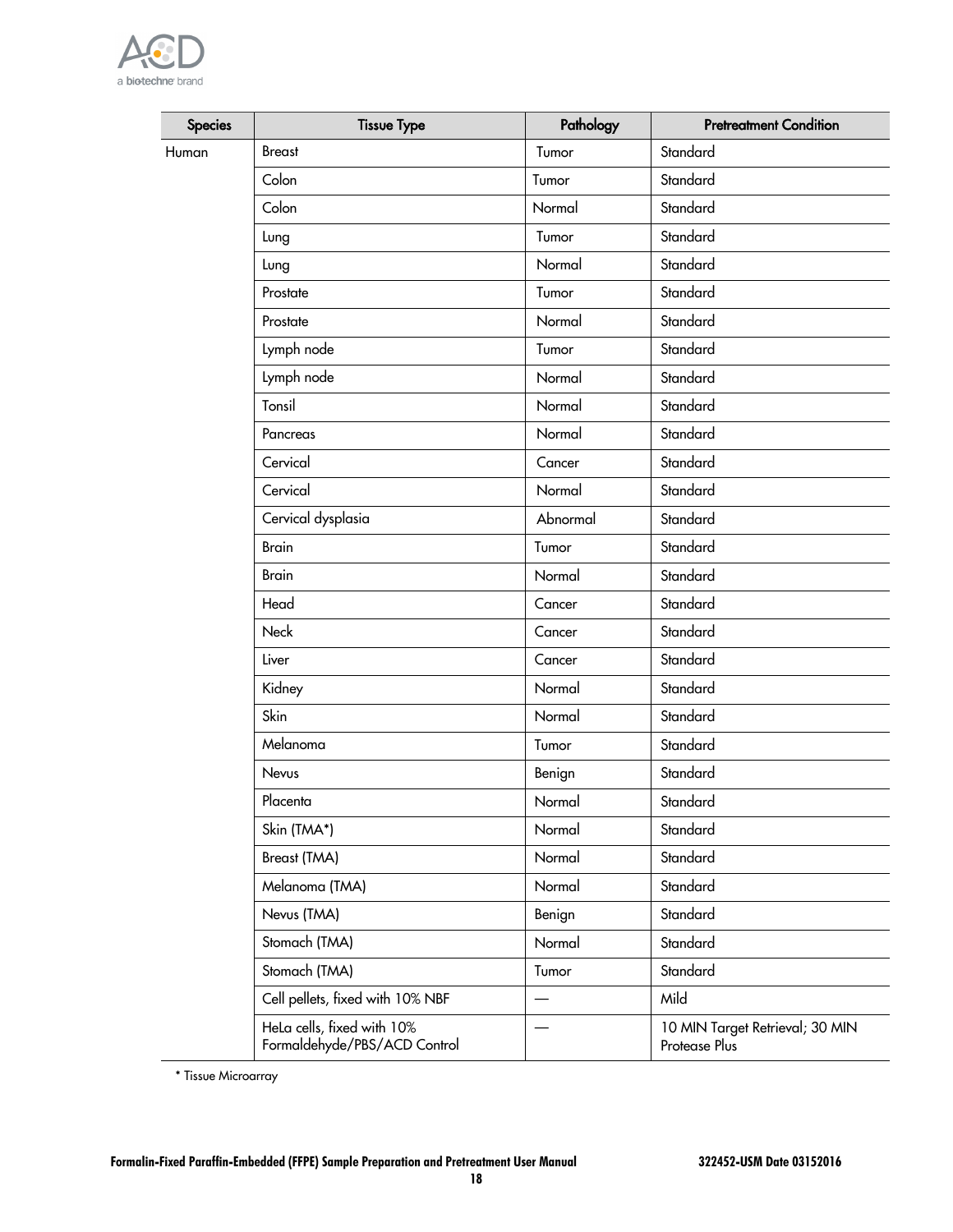

# Appendix B. Manual Target Retrieval

## <span id="page-18-1"></span><span id="page-18-0"></span>Materials required

| Materials provided by the RNAscope® 2.5 Reagent Kit | <b>Other Materials and Equipment</b>               |
|-----------------------------------------------------|----------------------------------------------------|
| RNAscope <sup>®</sup> 10X Target Retrieval Reagents | Prepared slides<br>٠                               |
|                                                     | Distilled water<br>٠                               |
|                                                     | Glass beaker (1 or 2 L)<br>$\bullet$               |
|                                                     | Paper towel or absorbent paper<br>$\bullet$        |
|                                                     | Hot plate, isotemp brand<br>٠                      |
|                                                     | Aluminum foil<br>$\bullet$                         |
|                                                     | Thermometer<br>٠                                   |
|                                                     | Forceps, large<br>$\bullet$                        |
|                                                     | Tissue Tek® Slide Rack<br>$\bullet$                |
|                                                     | Tissue Tek <sup>®</sup> Staining Dish<br>$\bullet$ |
|                                                     | ImmEdge <sup>™</sup> Hydrophobic Barrier Pen       |

## <span id="page-18-2"></span>Prepare 1X RNAscope® Target Retrieval Reagents

| <b>IMPORTANT!</b> | Do not boil the 1X RNAscope® Target Retrieval Reagents more than 15 MIN before use.                                                                                                                                                                                          |
|-------------------|------------------------------------------------------------------------------------------------------------------------------------------------------------------------------------------------------------------------------------------------------------------------------|
|                   | Prepare 700 mL of fresh RNAscope® 1X Target Retrieval Reagents by adding 630 mL distilled water to<br>1 bottle (70 mL) 10X Target Retrieval Reagents in the beaker. Mix well.                                                                                                |
|                   | 2. Place the beaker containing RNAscope® 1X Target Retrieval Reagents on the hot plate. Cover the beaker                                                                                                                                                                     |
|                   | with foil and turn the hot plate on high for 10-15 MIN.<br>3. Once 1X RNAscope® Target Retrieval Reagents reaches a mild boil ( $98-102^{\circ}C$ ), turn the hot plate to a<br>lower setting to maintain the correct temperature. Check the temperature with a thermometer. |
|                   |                                                                                                                                                                                                                                                                              |
|                   | Apply RNAscope <sup>®</sup> Target Retrieval Reagents                                                                                                                                                                                                                        |
|                   | وممتلئم والملتمس وعلارمه وتمامئا وروحانه وتمتسقهم بامروس وامئام وملاح وموم ومساريون فأربطون ومستحسب والمستقيم والتزارف الملاحي                                                                                                                                               |

- <span id="page-18-3"></span>1. With a pair of forceps *very slowly* submerge the slide rack containing the slides into the mildly boiling RNAscope® 1X Target Retrieval Reagents solution. Cover the beaker with foil and boil the slides for the amount of time specified by the table in **Appendix A. Tissue Pretreatment Recommendation** on page [17.](#page-16-0)
- 2. Use the forceps to *immediately* transfer the hot slide rack from the RNAscope® 1X Target Retrieval Reagents to the staining dish containing distilled water. Do not let the slides cool in the Target Retrieval Reagents solution.
- 3. Wash slides 3–5 times by moving the Tissue-Tek® Slide Rack up and down in the distilled water.
- 4. Wash slides in fresh 100% alcohol and allow the slides to dry completely at **RT**.
- 5. Draw hydrophobic barrier and continue with the assay.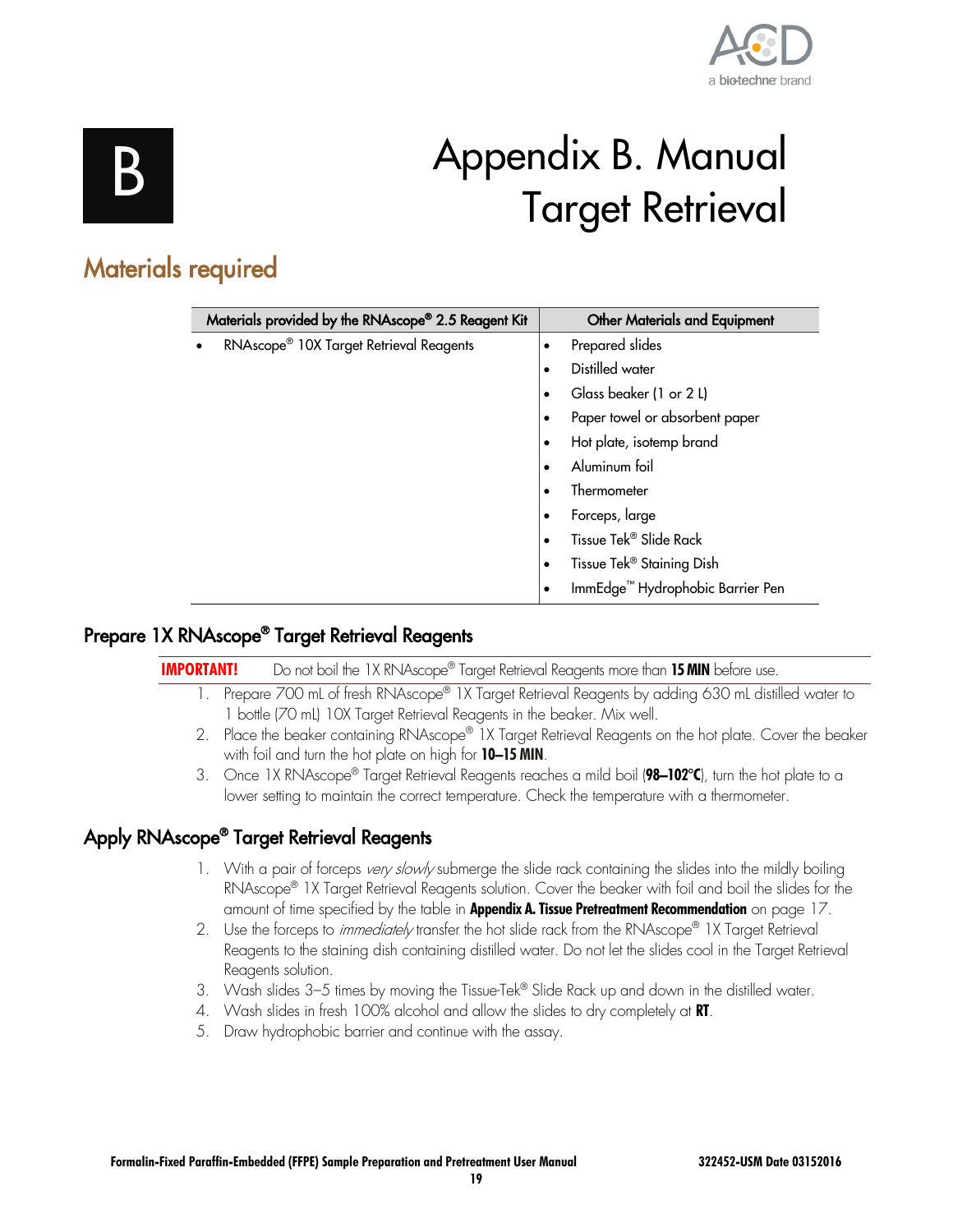

<span id="page-19-0"></span>

# Appendix C. Safety

## <span id="page-19-1"></span>Chemical safety

 **WARNING!** GENERAL CHEMICAL HANDLING. To minimize hazards, ensure laboratory  $\Delta$  personnel read and practice the general safety guidelines for chemical usage, storage, and waste provided below, and consult the relevant SDS for specific precautions and instructions:

- Read and understand the Safety Data Sheets (SDSs) before you store, handle, or work with any chemicals or hazardous materials. To obtain SDSs, **<https://acdbio.com/technical-support/user-manuals>**.
- Minimize contact with chemicals. Wear appropriate personal protective equipment when handling chemicals (for example, safety glasses, gloves, or protective clothing).
- Minimize the inhalation of chemicals. Do not leave chemical containers open. Use only with adequate ventilation (for example, fume hood).
- Characterize (by analysis if necessary) the waste generated by the particular applications, reagents, and substrates used in your laboratory.
- Ensure that the waste is stored, transferred, transported, and disposed of according to all local, state/provincial, and/or national regulations.
- **IMPORTANT**! Radioactive or biohazardous materials may require special handling, and disposal limitations may apply.

## <span id="page-19-2"></span>Biological hazard safety



 **WARNING!** BIOHAZARD. Biological samples such as tissues, body fluids, infectious agents, and blood of humans and other animals have the potential to transmit infectious diseases. Follow all applicable local, state/provincial, and/or national regulations. Wear appropriate protective equipment, which includes but is not limited to: protective eyewear, face shield, clothing/lab coat, and gloves. All work should be conducted in properly equipped facilities using the appropriate safety equipment (for example, physical containment devices). Individuals should be trained according to applicable regulatory and company/institution requirements before working with potentially infectious materials. Read and follow the applicable guidelines and/or regulatory requirements in the following:

## <span id="page-19-3"></span>In the U.S.:

- U.S. Department of Health and Human Services guidelines published in Biosafety in Microbiological and Biomedical Laboratories found at: : **<https://www.cdc.gov/biosafety/>**
- Occupational Safety and Health Standards, Bloodborne Pathogens (29 CFR§1910.1030), found at: **[https://www.osha.gov/pls/oshaweb/owadisp.show\\_document?p\\_id=10051&p\\_table=STANDARDS](https://www.osha.gov/pls/oshaweb/owadisp.show_document?p_id=10051&p_table=STANDARDS)**
- Your company's/institution's Biosafety Program protocols for working with/handling potentially infectious materials.
- Additional information about biohazard guidelines is available at: **<https://www.cdc.gov/biosafety/>**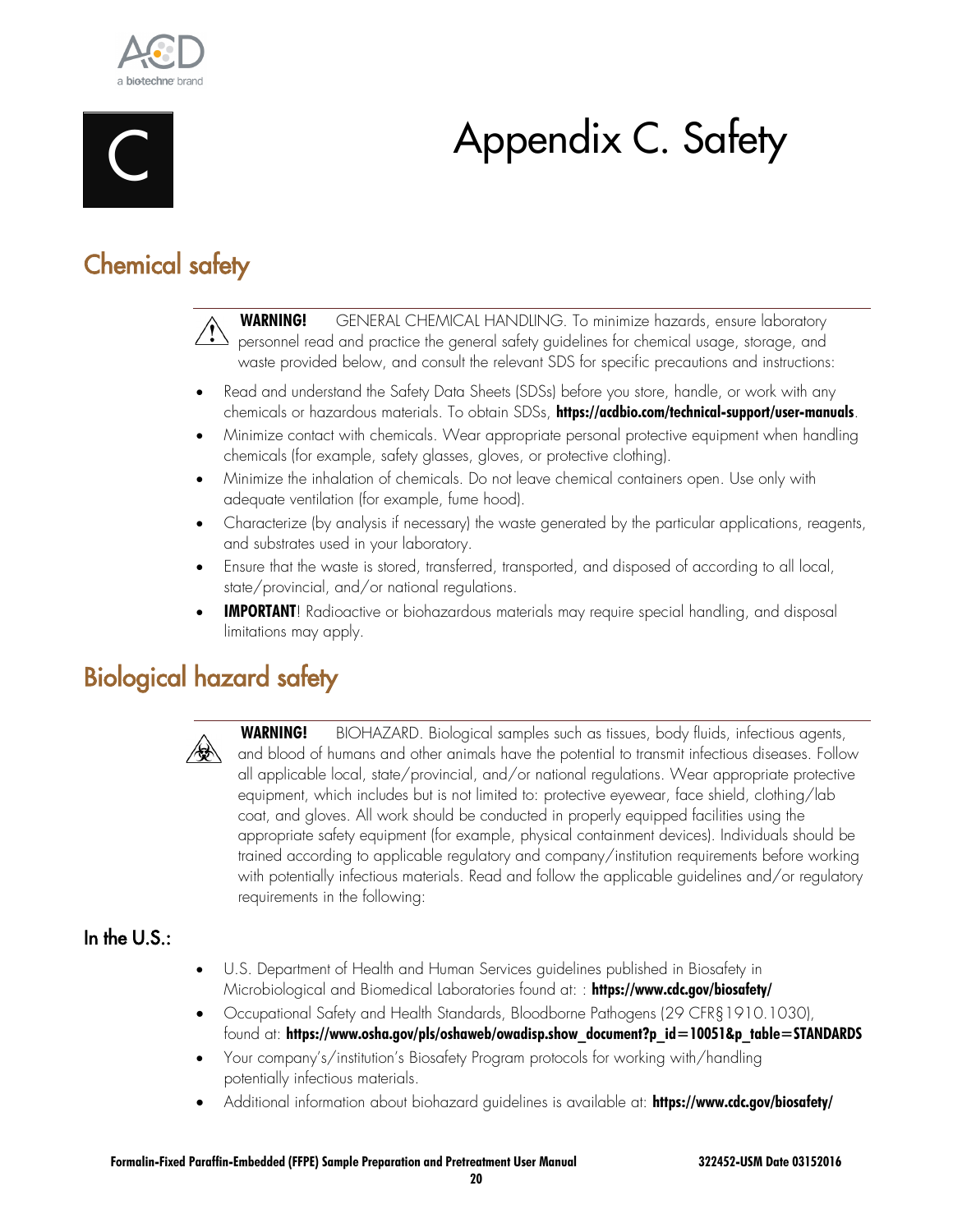

## <span id="page-20-0"></span>In the EU:

• Check local guidelines and legislation on biohazard and biosafety precaution and refer to the best practices published in the World Health Organization (WHO) Laboratory Biosafety Manual, third edition, found at:

### **[http://www.who.int/csr/resources/publications/biosafety/WHO\\_CDS\\_CSR\\_LYO\\_2004\\_11/en/](http://www.who.int/csr/resources/publications/biosafety/WHO_CDS_CSR_LYO_2004_11/en/)**

• Information about the Registration, Evaluation, Authorisation and Restriction of Chemicals (REACH) can be found at: **<https://echa.europa.eu/regulations/reach>**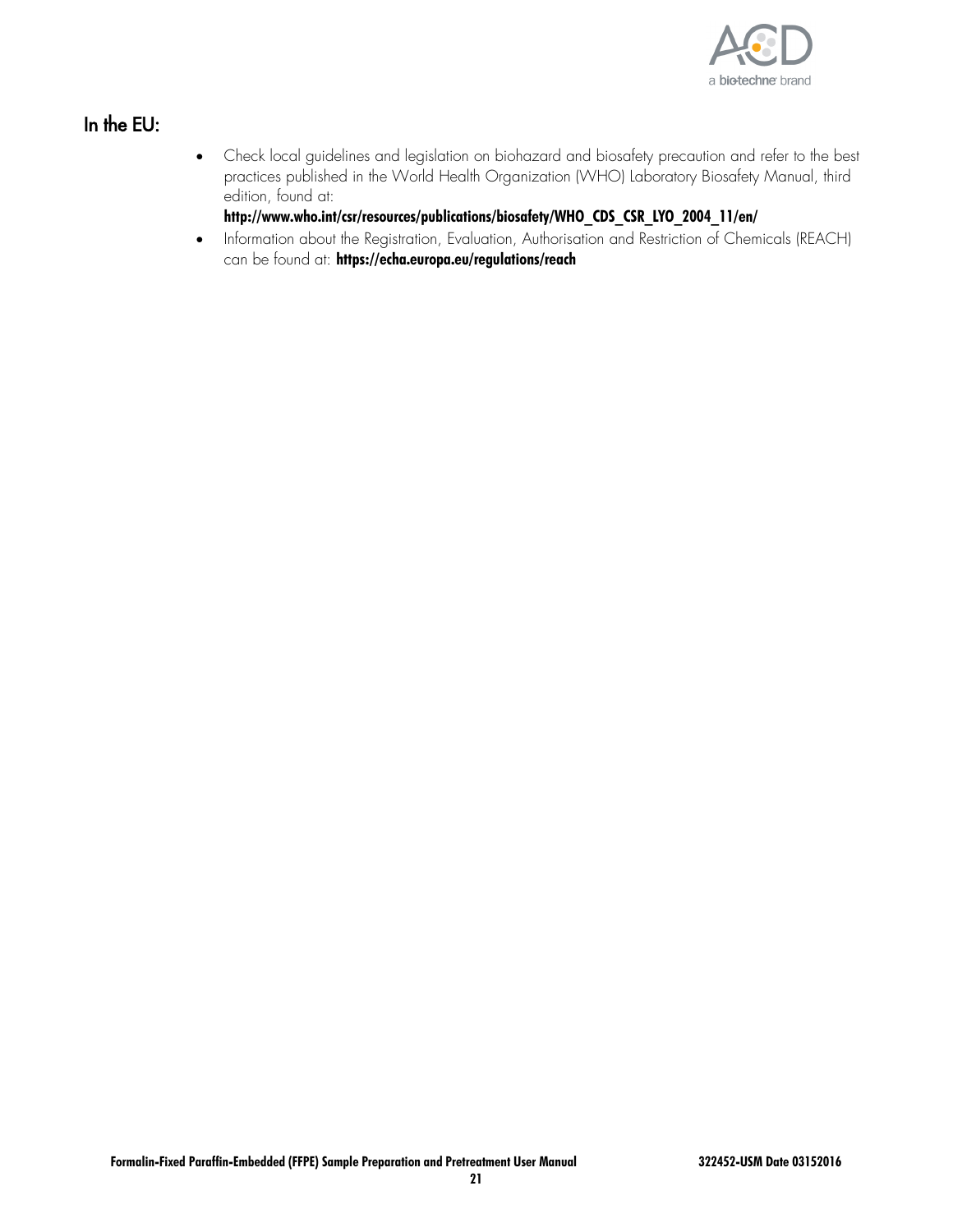

# Documentation and Support

## <span id="page-21-1"></span><span id="page-21-0"></span>Obtaining SDSs

Safety Data Sheets (SDSs) are available at: **[https:// acdbio.com/technical-support/user-manuals](https://acdbio.com/technical-support/user-manuals)**. For the SDSs of chemicals not distributed by Advanced Cell Diagnostics, contact the chemical manufacturer.

## <span id="page-21-2"></span>Obtaining support

For the latest services and support information, go to: **<https://acdbio.com/technical-support/support-overview>**. At the website, you can:

- Access telephone and fax numbers to contact Technical Support and Sales facilities.
- Search through frequently asked questions (FAQs).
- Submit a question directly to Technical Support.
- Search for user documents, SDSs, application notes, citations, training videos, and other product support documents.
- Find out information about customer training events.

## <span id="page-21-3"></span>Contact information

Advanced Cell Diagnostics, Inc. 7707 Gateway Blvd Suite 200 Newark, CA 94545 Toll Free: 1-877-576-3636 Direct: 1-510-576-8800 Fax: 1-510-576-8801 Information: **[info@acdbio.com](mailto:info@acdbio.com)**

Orders: **[orders@acdbio.com](mailto:orders@acdbio.com)**

Support Email: **[support@acdbio.com](mailto:support@acdbio.com)**

## <span id="page-21-4"></span>Limited product warranty

Advanced Cell Diagnostics, Inc. and/or its affiliate(s) warrant their products as set forth in the ACD General Terms and Conditions of Sale found on the ACD website. If you have any questions, please contact Advanced Cell Diagnostics at **<https://acdbio.com/about/contact>**.